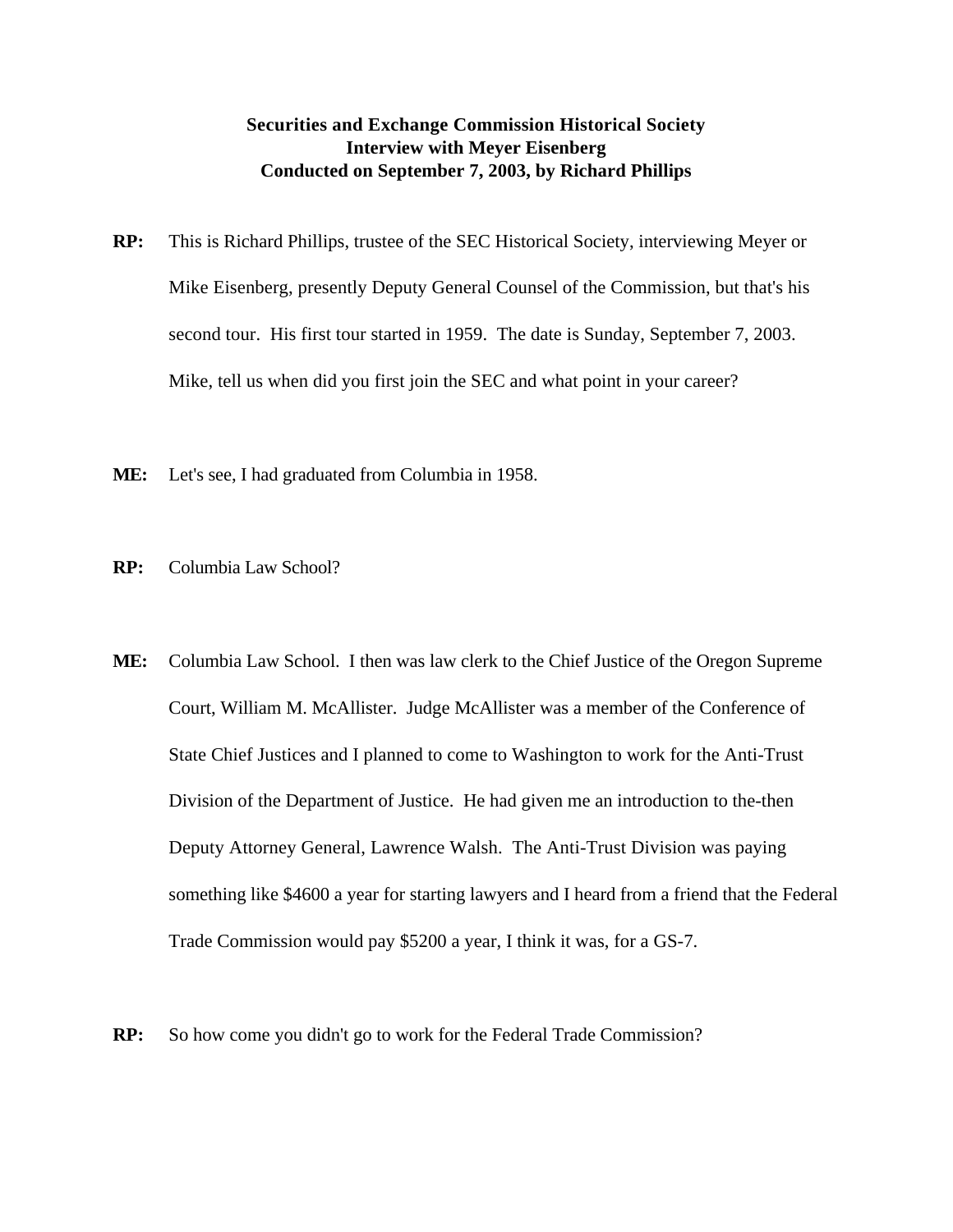**ME:** Because I was interviewed by Daniel Patrick McCauley, who had been the Associate General Counsel at the SEC and was now the General Counsel at Federal Trade Commission. He interviewed me and he said, "You really don't want to work here. There's a really good agency that I knowCthe SEC. You know anything about the SEC?" Well I had a vague familiarity with the SEC because one of the problems in a seminar course with Professor Gerry Gunther was an SEC problem. But that was my total familiarity with securities. And he said that he'd give me a job at the Federal Trade Commission, but he thought I'd like the SEC better. And he called over to Joe Levin, who was then an Assistant General Counsel and recommended that I go over there. I met a classmate of mine, Peter Morrison, who was then working in the General Counsel's Office. He says, "Oh yeah, I can get a GS-7"CI think it wasCand at that time the money was important because the difference between \$4600 and \$5200 was significant. Carolyn was pregnant . . .

### **RP:** Carolyn is your wife?

**ME:** Yes. So I went over and was interviewed by Joe Levin, Tom Meeker, the General Counsel, was not around at the time. He sent me to be interviewed by David Ferber, who was then another Assistant General Counsel and David interviewed me on the porch of his house, while drinking a martini, in his bathrobe. And between the two of them . . . I was also interviewed by Irv Pollack, who was then also an Assistant General Counsel.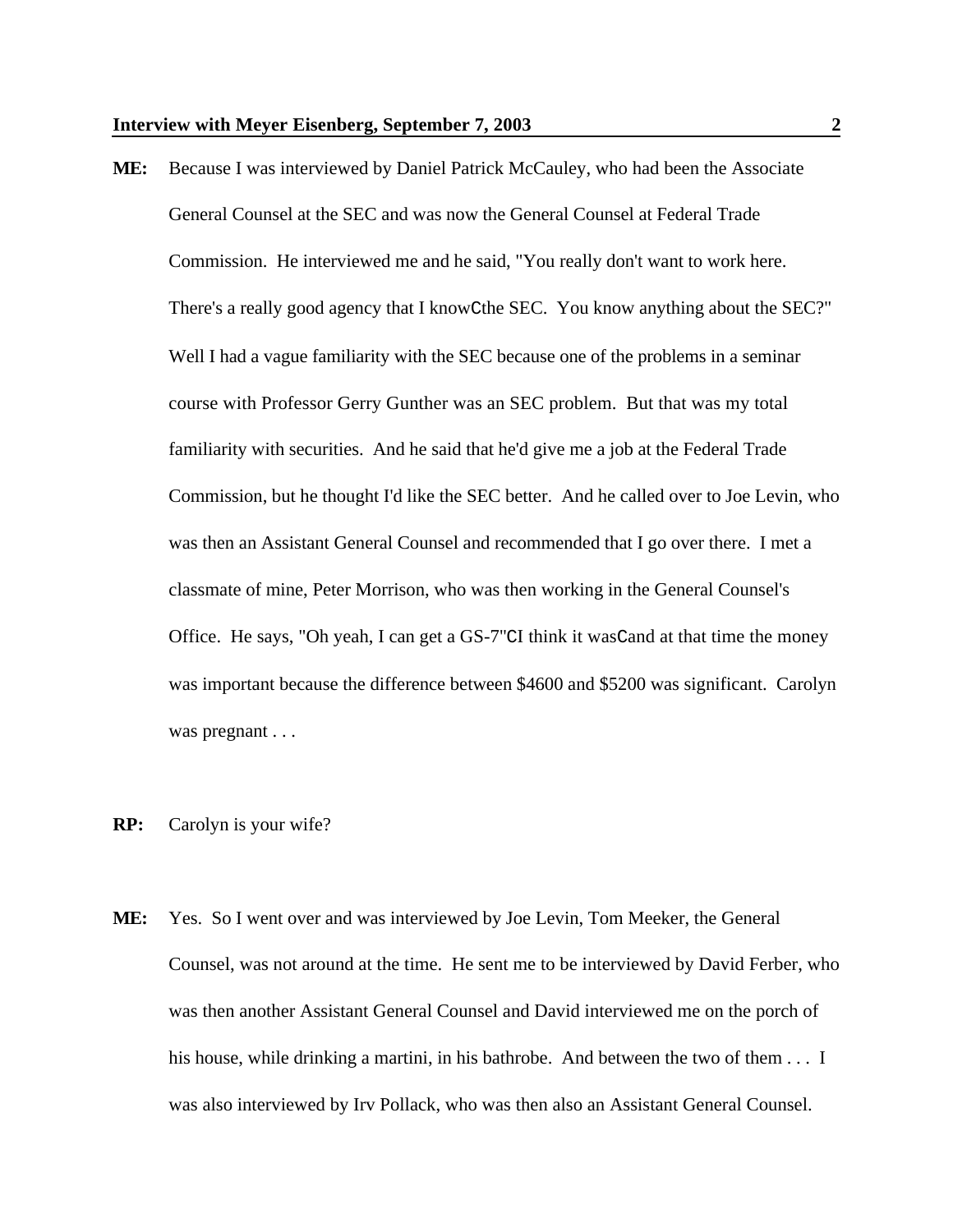And they decided that I should be hired. The whole General Counsel's Office at the time, I think, had twenty-three or twenty-four lawyers and in addition to doing the appellate work, we also tried a number of our own cases.

- **RP:** The district court cases?
- **ME:** District court cases, like Texas Gulf Sulphur, Fifth Avenue Coach, and Great American Industries. And that's how I got to the SEC. That was October 1959.
- **RP:** And what's the first major matter that you can recall working on in the General Counsel's Office at the SEC?
- **ME:** Well, the Commission had lost the ISI case. It was SEC versus ISI out in the Ninth Circuit and the certiorari had been denied. The ISI case involved the transfer of ownership of an investment advisor for a profit. The Commission thought that that was a "gross abuse of trust" under Section 36 of the Investment Company Act because they were transferring what was essentially a trust relationship for a profit. The Commission fought the case out in the Ninth Circuit and lost. And the question was, why did we lose? And involved in that was the question of what was a "gross abuse of trust" under Section 36.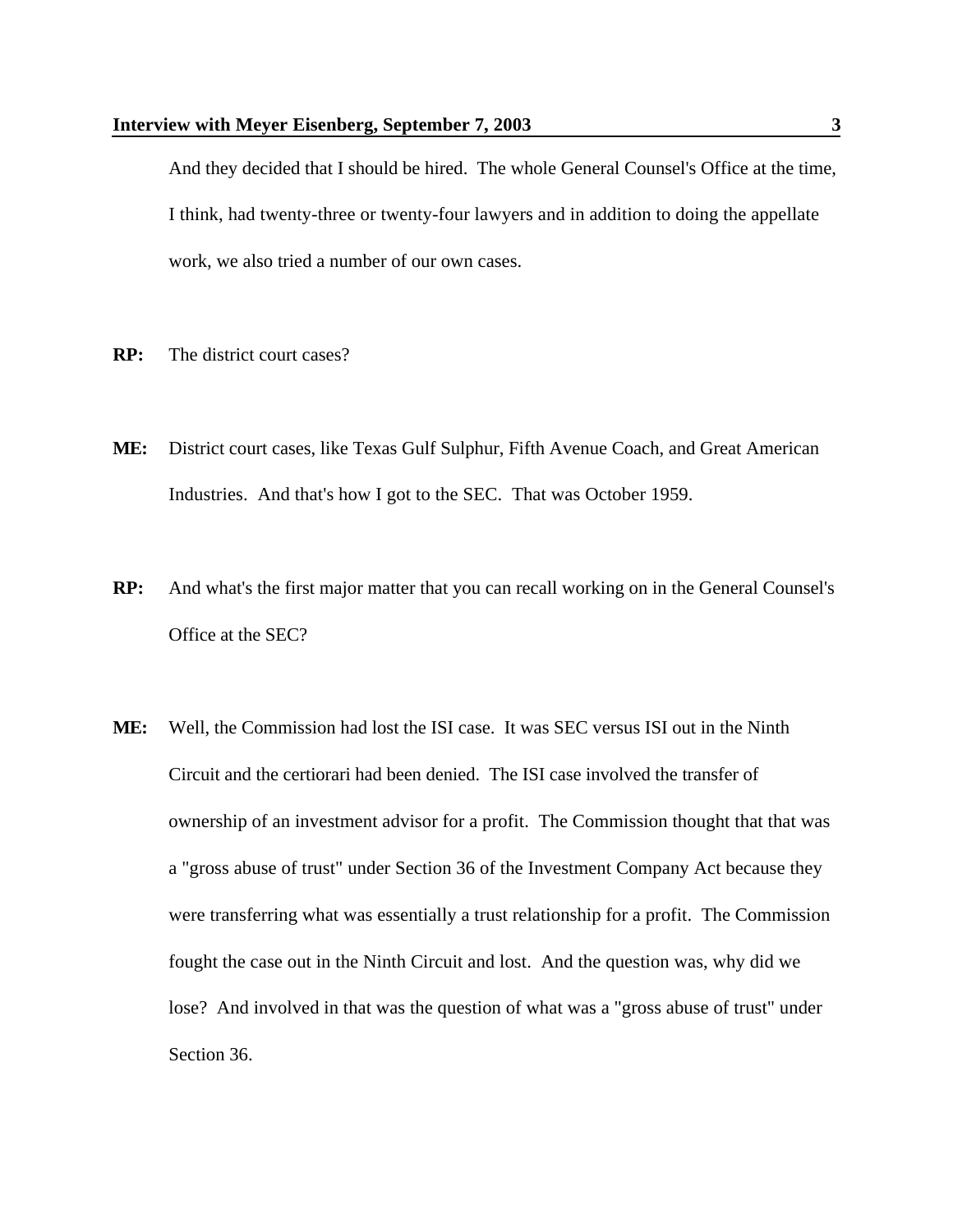#### **RP:** This was Section 36 of?

**ME:** Of the Investment Company Act, which says, that the Commission has the power to bring an action for "gross abuse of trust" involving investment companies. And I went to go look to see where gross abuses of trust came from. The legislative history was pretty sparse. I looked up Bogarton Trusts, agency cases, and a whole bunch of other cases where abuse of trust was involved. And it really didn't pan out very much. So we were sort of stuck in terms of what was the origin of the term "gross abuse of trust." It had been negotiated just before the '40 act was adopted by Congress, by David Schenker, who was the Chief Counsel of the Investment Trust Study. And the words somehow got into the statute. There was some writing about it, but nothing particularly definitive. It just had to be a serious abuse of trust, whatever that meant.

And anyway, that was the first major issue that I got into and that interest in the meaning of the terms of Section 36, Breach of Fiduciary Duty, what does abuse of trust mean is still today a live issue, much less back then. I found out how gross abuse of trust got into the statute. David Schenker got it out of the Yom Kippur prayer for forgiving sins, "God forgive me for the sin I have committed before time in the abuse of trust."

**RP:** Who was the Chairman of the Commission at that time?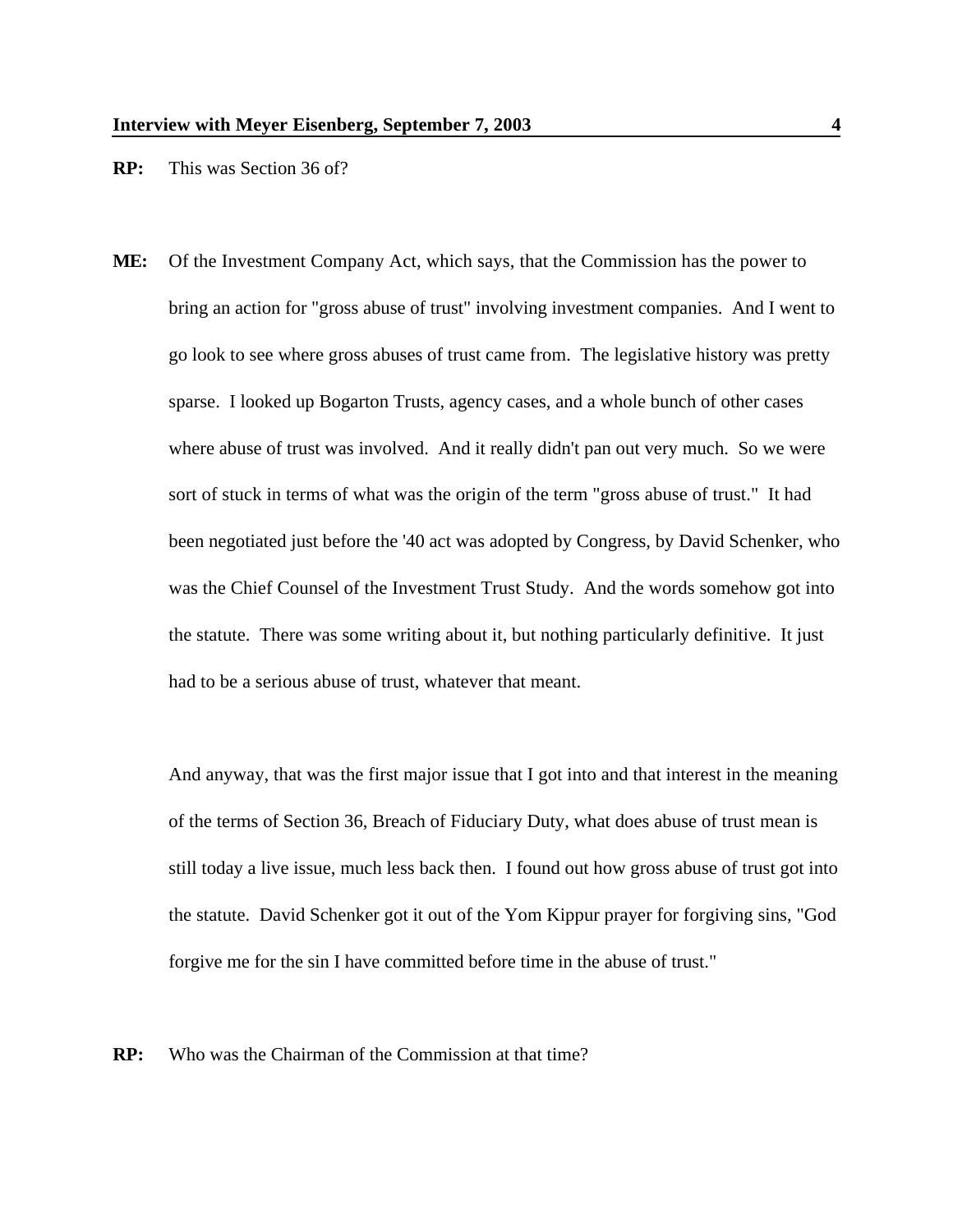- **ME:** The Chairman of the Commission at the time and when I started was Ned Gadsby, who had been Chairman for, I think, five years. He had been appointed by President Eisenhower. And, of course, he remained as Chairman until President Kennedy appointed William Cary.
- **RP:** Did you notice any significant difference in the Commission with the transition from a Republican Chairman to a Democratic Chairman?
- **ME:** If you take yourself back to 1960Ca new younger generation was coming in and that was what Kennedy represented. They had new Commissioners appointed and it was a very strong Commission. On the Commission during the Kennedy and beginning of the Johnson administration were people who had been career SEC staff, division heads. Barney Woodside, who had been the Director of Corporation Finance, was a Commissioner. Manny Cohen, who had also been director of Corp Fin, was also appointed and later became Chairman. That had not really happened before.

But in terms of the politics, it was not a political Commission. People voted on their own philosophy. I don't think people thought, he is a Republican Commissioner, so this is the way he is going to vote because he's a Republican. I served as Ned Gadsby's legal assistant for a period of time when he was holding over after he lost the Chairmanship to Cary. It was pretty collegial. It was a collegial Commission, it was much smaller.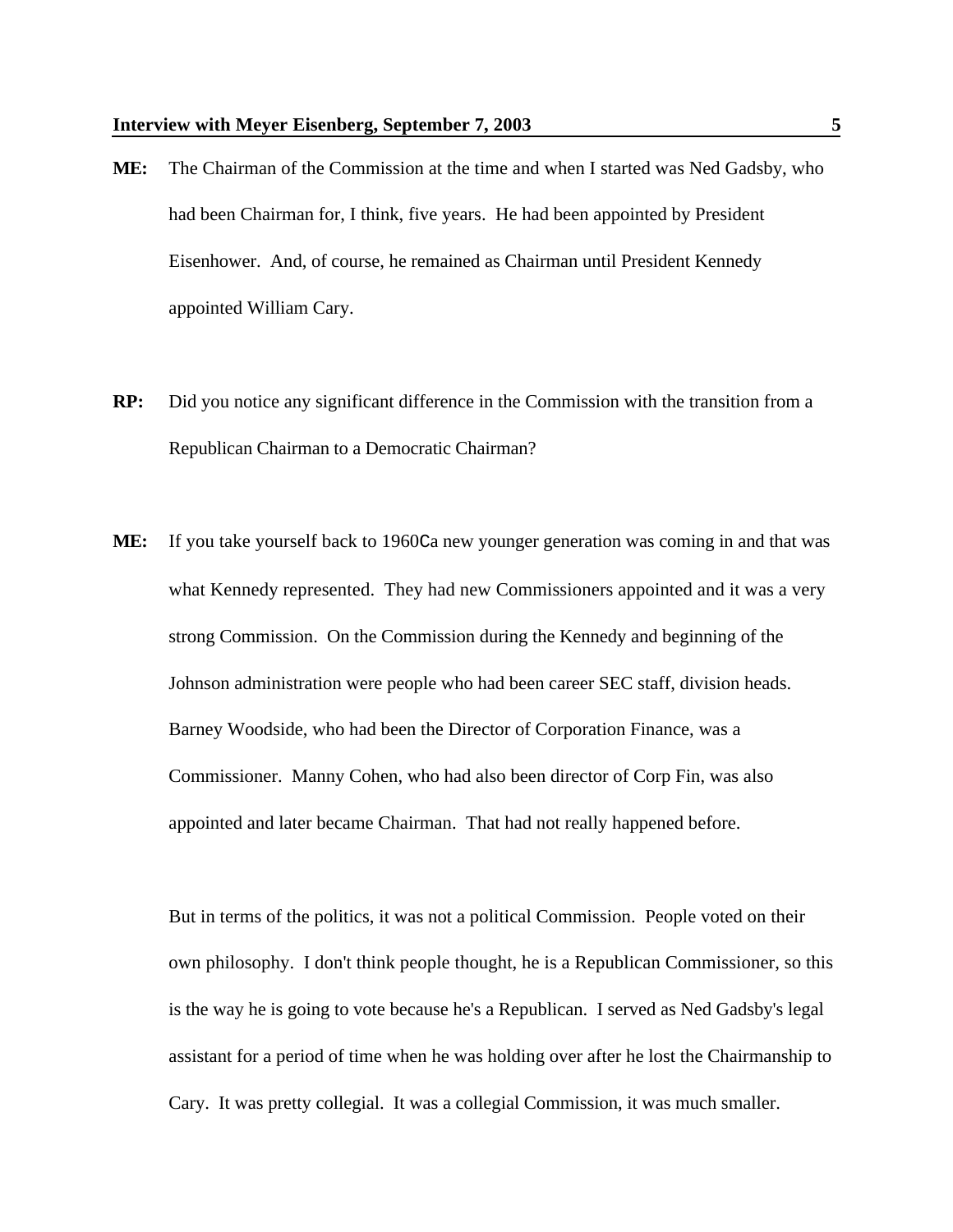Division directors, associate directors, and their staff spoke to each other often. The Chairman knew what was going on in most divisions. Our office was an example, there were twenty-three or four lawyers in the office. All of the Assistant General Counsels were people who were career, who had been there for almost all of their careers, Pollack, Ferber, and Levin. The General Counsel was a political appointee.

- **RP:** Who succeeded Mr. Meeker?
- **ME:** After he left, Walter North succeeded him. Walter North came from Michigan and was a good Republican from Michigan and was appointed when Tom Meeker left and that certainly didn't make very much difference. When Bill Cary became Chairman, I think his first General Counsel was Allen Cowell.
- **RP:** And Mr. North left?
- **ME:** No, North stayed on as Associate General Counsel. There was no thought of really ousting him or anything like that. We didn't have that kind of a change. There was an executive director whose name was Scheidenheim. He was ousted. He was a political person. But in terms of the direction of the Commission, I think, because the markets were picking up and there was attention being paid to the markets, and the mutual fund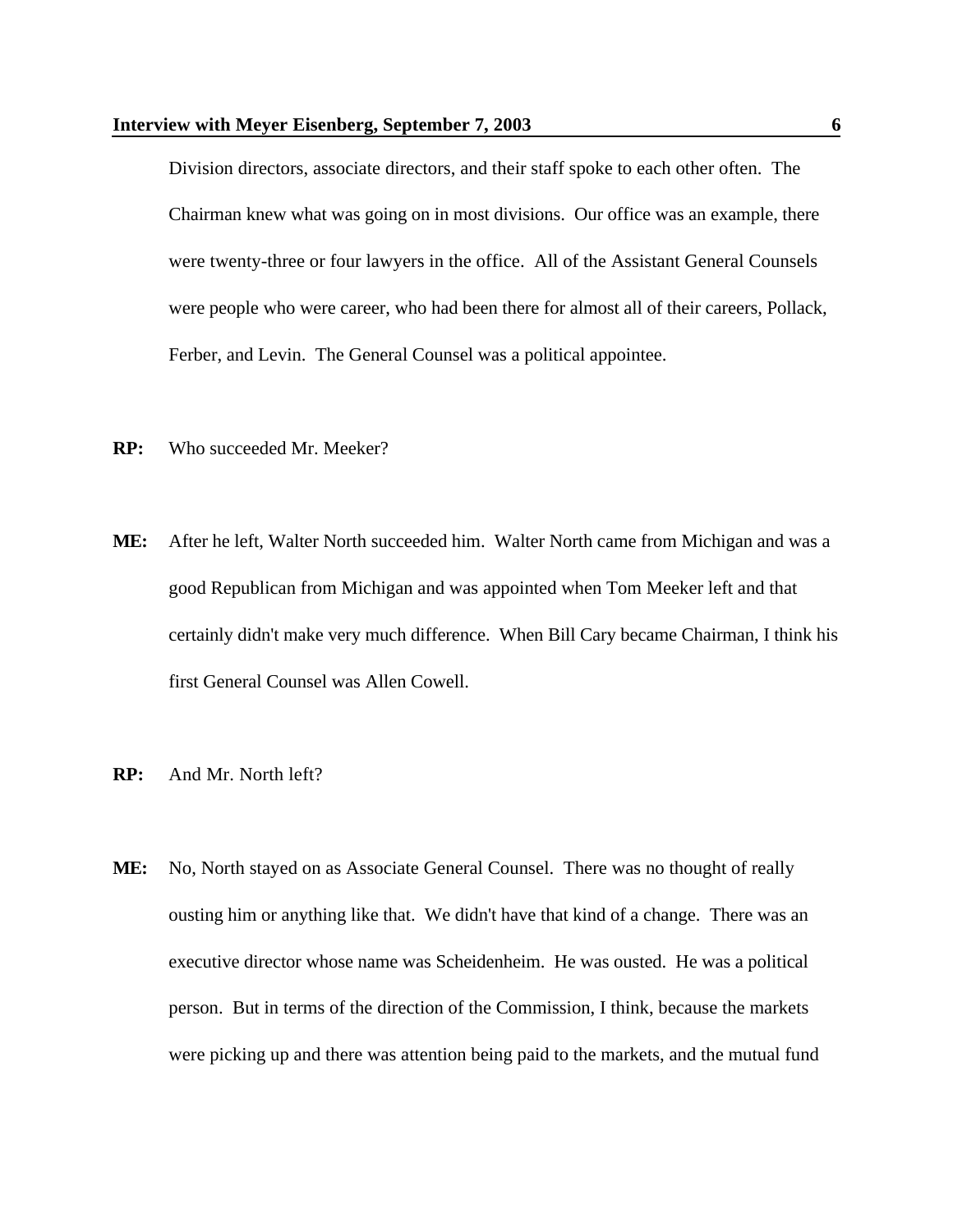industry particularly because of the Wharton School ReportCwhich came out about that timeCthere were things happening at the Commission.

- **RP:** What do you mean by the Wharton School Report?
- **ME:** The Wharton School Report was a report that dealt with essentially whether or not the fees that were being charged for investment advice and whether the load structure for mutual funds was appropriate. It was done by a team headed by Irwin Friend, who was a senior professor at the Wharton School.
- **RP:** Was this done for the Commission? Under the Gadsby administration?
- **ME:** Yes. It started under the Gadsby administration and it was picked up . . . it just went on under Chairman Cary.
- **RP:** And generally speaking, what was the tone of the report?
- **ME:** The tone of the report was highly critical of the industry. The report in effect said that investors were not benefitting from the economies of scale because the fund industry had grown so much. It sounds funny nowCbecause the whole industry was maybe \$40, \$50 billion, which is the size of one of the Fidelity funds these days. But the whole industry,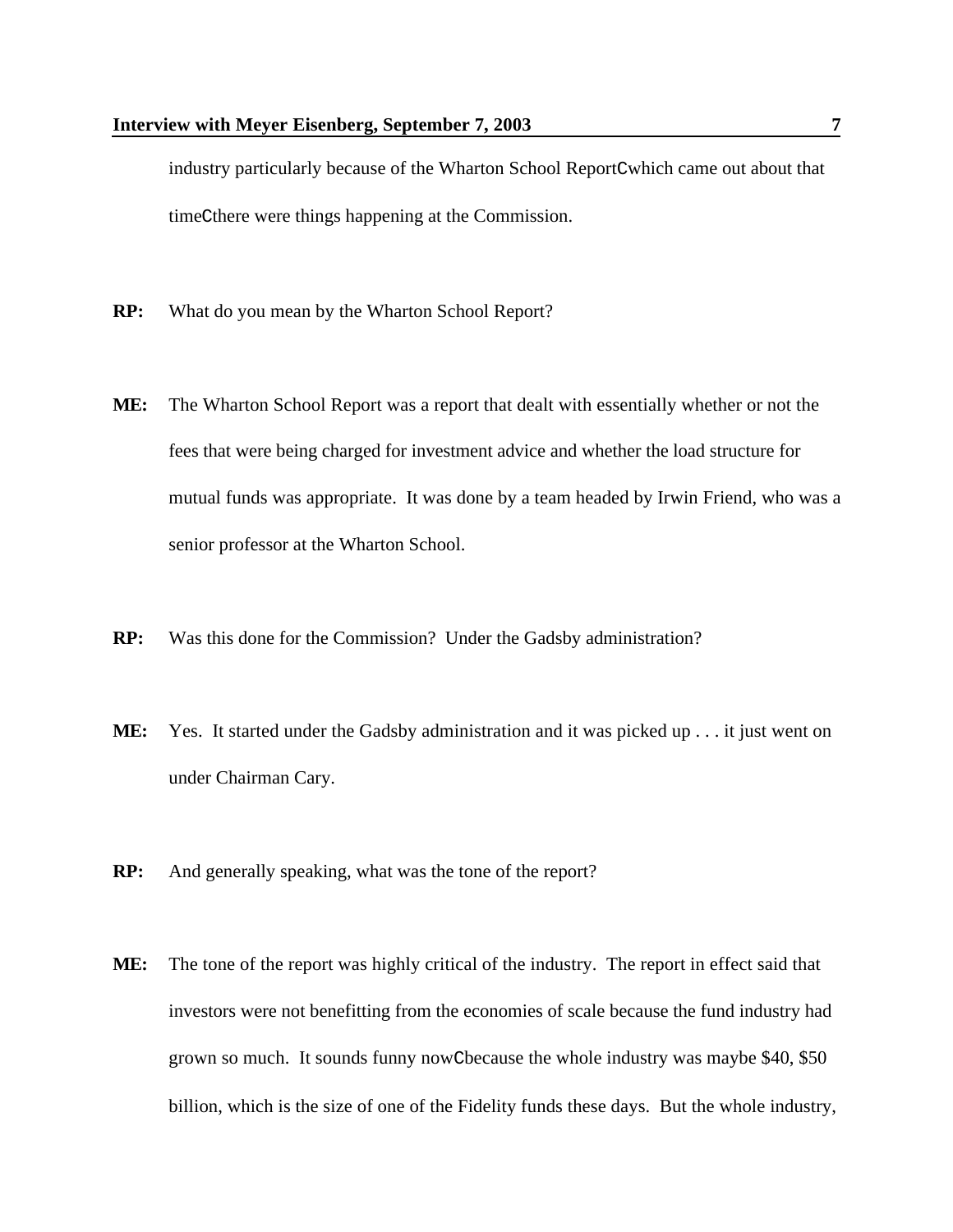the whole mutual fund industry, was \$40, \$50 billion. And in effect, if you had a \$400 or \$500 million fund complex, that was big stuff, and consequently they said that 2 of 1 percent, which was pretty standard across the industry, was high.

- **RP:** 2 of 1 percent management fee?
- **ME:** The management fee was, in effect, not providing the benefits of scale. Of course, there was a load structure that started in at 82 percent. And they really didn't get into sales tactics that much. That was left later for the Special Study.
- **RP:** And so what was the result of this report?
- **ME:** The result of the Wharton Report was a sharper look into the fund industry that was later picked up by the Special Study.
- **RP:** Explain what the Special Study was.
- **ME:** Okay. One of the things that came from the appointment of Chairman Cary and the attention given to the markets, it wasn't just mutual funds, was the fixed commission rate at the New York Stock Exchange and various recommendations for abolition of fixed rates that were being bandied about at that time. The Special Study was then authorized by the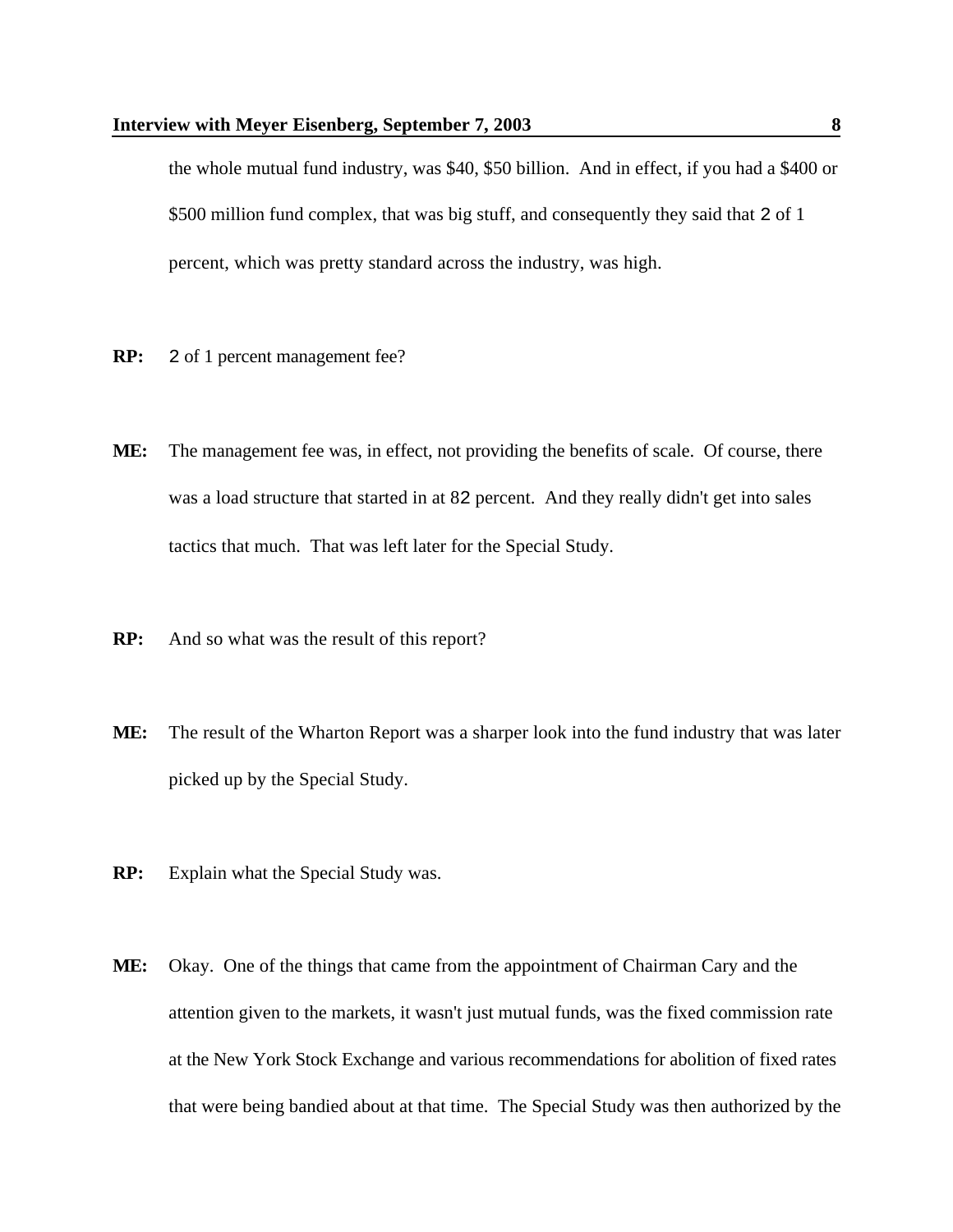Congress and a staff was assembled when Bill Cary was Chairman. Milton Cohen was made the head of that study. Ralph Saul, who was then the deputy director of the Division of Trading and Markets, was made the deputy head, and people were gathered from all over the Commission and outside the Commission.

There were about sixty people, if I remember correctly, who were on the staff of the Special Study. I was detailed to it for allegedly a couple of months. It ended up being the length of the Study, which is about a year and a half. And part of that, going back to your question, was mutual fund sales practices and chapter 11 of the Study deals with fund sales practices and that's how they got into that. One of the sales practices that was tied to it had to do with the fixed commission rate and the amount of money that was given up or directed by fund managements to brokers to reward them funds for sales. So it was a relationship between the way they were sold and the rewards to brokers for distribution. I ended up publicly cross-examining Don Regan, who was then Executive Vice President of Merrill Lynch, and others who were involved in promoting fund sales.

The other part of the Study that was very important that I dealt with was the anti-trust part of it, which later led to Gene Rotberg, who was then associate director of Trading and Markets, to what was called the commission rate hearings, in which the fixed commission rate of the New York Stock Exchange was called into question. And one of the reasons that the fixed commission rate was abolished was because of what happened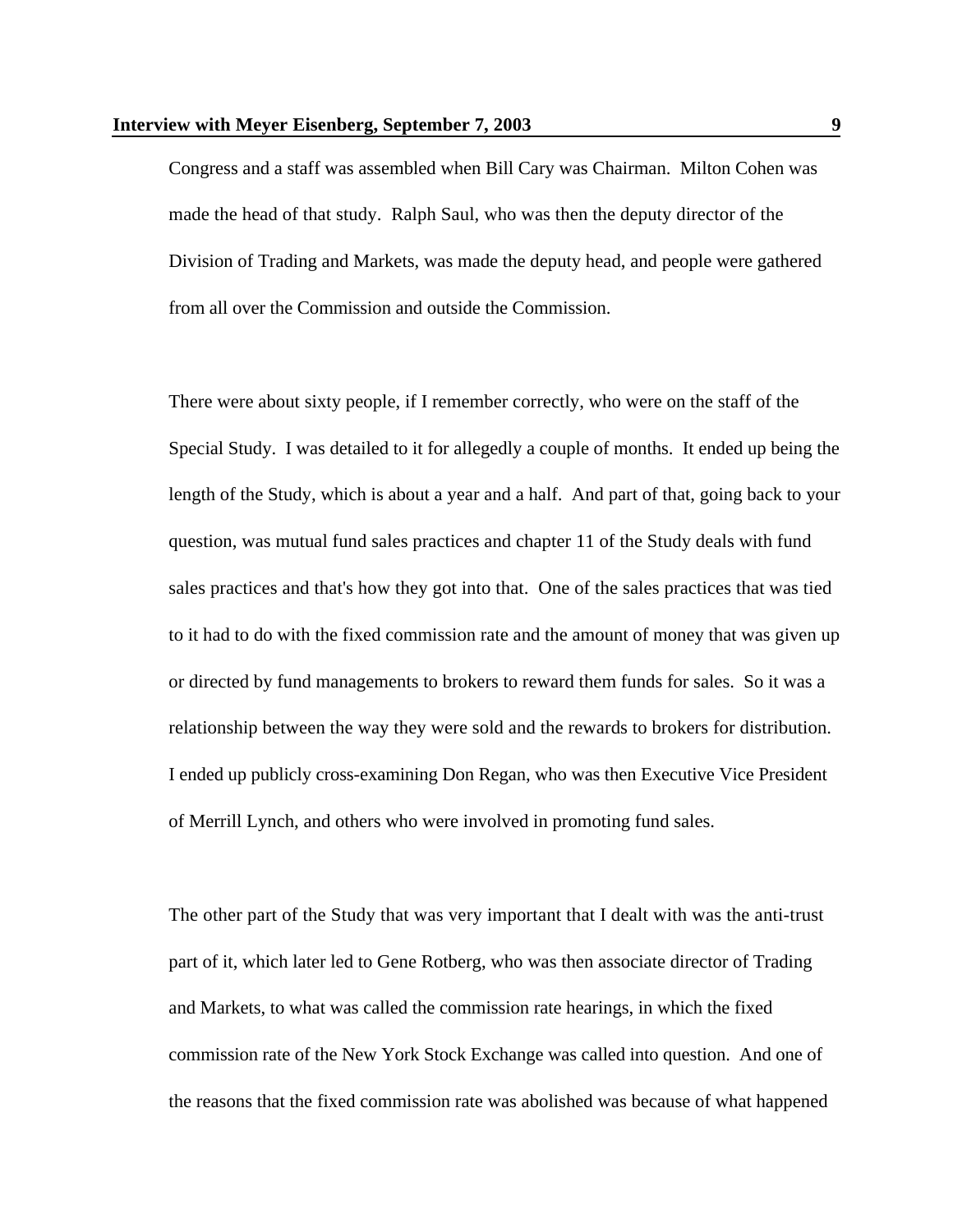in the Special Study, the disclosure of the operation of give-ups and the commission rate hearings that Rotberg conducted.

- **RP:** Were you a member of the General Counsel Office during this period?
- **ME:** I was a member of the General Counsel's Office and I think I was Assistant Chief Counsel of the Division of Corporate Regulation, which now is Investment Management. Essentially then I went back to the General Counsel's Office after the Study.
- **RP:** When were you Assistant Chief Counsel of the Division of Corporate Regulation, which regulated mutual funds, I take it?
- **ME:** Yes. I think it was probably '61 or something like that.
- **RP:** For a short time?
- **ME:** About a year.
- **RP:** And you left General Counsel's Office?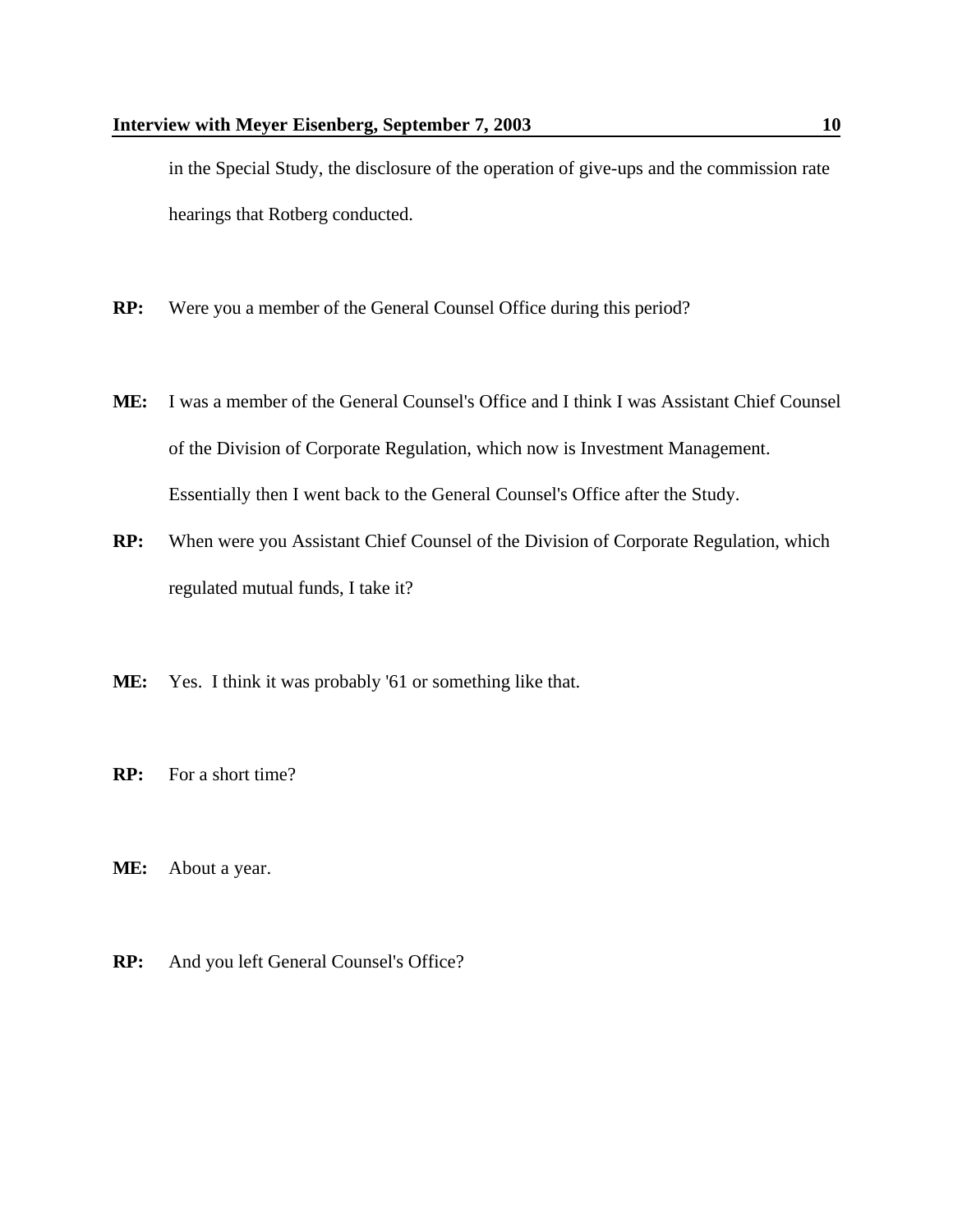- **ME:** Yes. I got a promotion out of it, I think. And we did the Allegheny Corporation hearings, involving the Murchisons' takeover of Allegheny, which controlled IDS. It was really pretty interesting.
- **RP:** What was that?
- **ME:** That was about the takeover . . . Allegheny was part of the holding company that owned IDS and this was Investment Diversified Services, which at that time was one of the largest, if not the largest, mutual fund group in the country. And it was also sold through a captive force of salesmen, which they controlled. It was not sold through brokers.
- **RP:** Not independent salesmen, but a captive sales force.
- **ME:** Captive salesmen. They were part of IDS. IDS was the advisor, IDS ran the sales force and it was a very large sales force, headquartered in Minneapolis. There was a change of control in Allegheny, there was a proxy fight that was involved in it and the highlight of that for me was my taking testimony of Mr. Murchison, with Abe Fartae as the defense lawyer. We had an interesting time there. Allen Gordon was the Chief Counsel of the Division of Corporate Regulation.
- **RP:** The Division of Corporate Regulation, which regulated the mutual funds.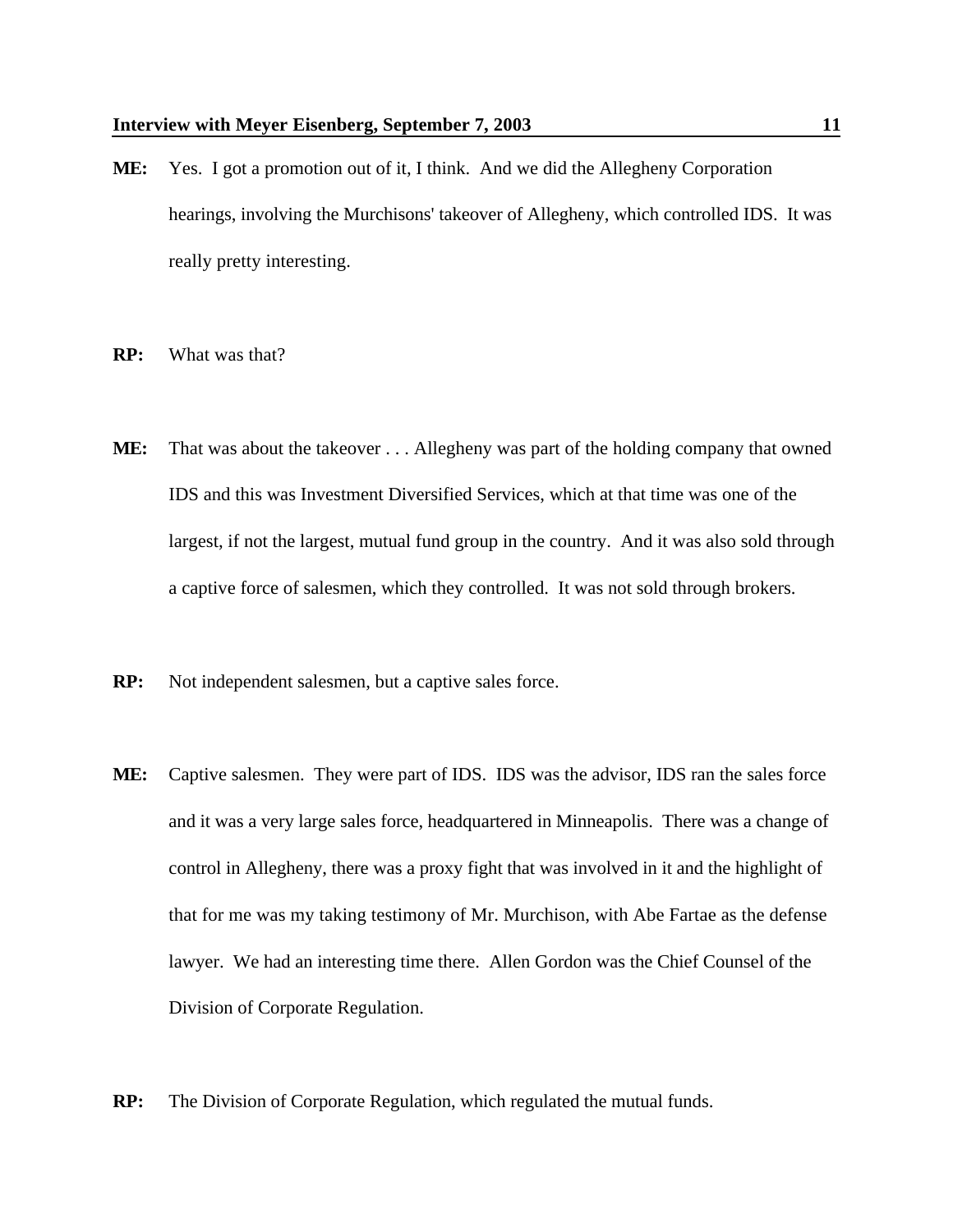**ME:** The mutual fund industry and the public utility holding company industry. Anyway, that wasCso just to put this in orderCyou had the Wharton Study. The Wharton Study criticized the industry on loads and on fees and disclosure and I think about the role of directors. There was a significant piece on the role of directors in the Wharton School Report. Jack Bogle was then the assistant to Joe WelchCwho was CEO at WellingtonCand was the Chairman of the Investment Company Institute, then called the National Association of Investment Companies. And Professor Irwin Friend was the head of the Study, and Andy Brimmer, who as I said, later became a member of the Federal Reserve. He was another Wharton professor and it led to some very interesting discussions.

Meanwhile, back at the ranch, after the Wharton Report became public, there were some class action lawsuits brought, mostly by a fellow named Abe Pomerantz, who was a derivative class action lawyer in New York. And he sued a number of the investment complexes on the ground that it was an abuse of trust, a gross abuse of trust, for them not to pass on the benefits of scale to investors, and the other allegations were pretty much based on the Wharton Report. And the Commission, when I was in the General Counsel's Office, the Commission authorized us to take the position that there was a private right of action for people like Pomerantz, who represented the fund share holders, to bring an action under Section 36.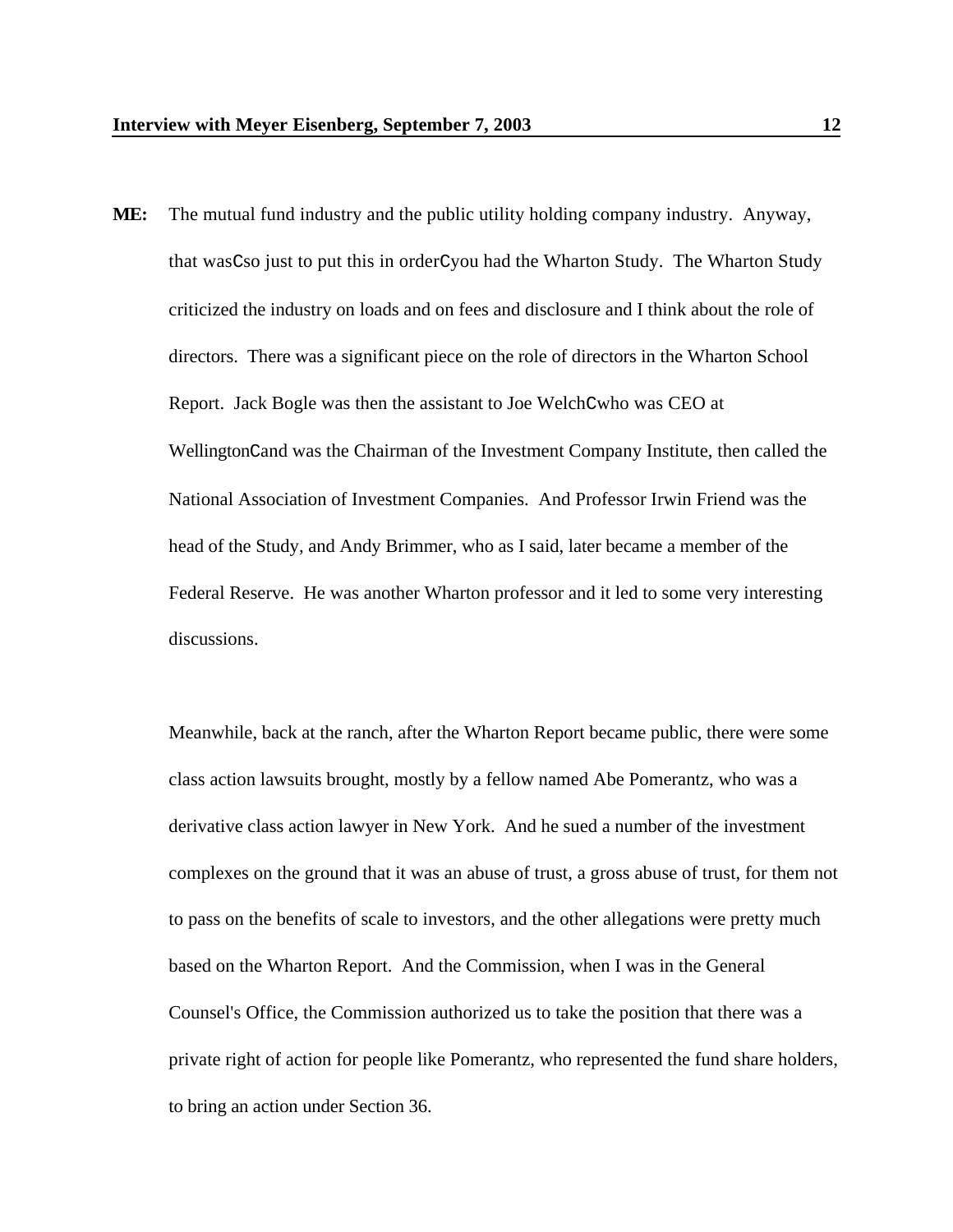And we filed several amicus briefs. I was involved in the major case, *Brown vs. Bullock*. Bullock was a fund group. And they challenged the existence of a private right of action under 36. We went before Judge Harlands in the Southern District of New York, who had been a member of the staff of the Commission in the thirties. And he ruled, yes there was private right of action. That decision eventually went to the Second Circuit, which affirmed the private right of action under Sections 10 and 15 and 37. So all of that had to do with the establishment of private rights of action under the '40 Act.

- **RP:** And there was a period . . . actually a period generally where there was a lot of litigation involving the question of whether private rights of action under the federal securities laws and General Counsel's Office and you were active in that.
- **ME:** Right. And the other branch, as you know, since you were in the office at the time also, was . . . and by the way we really had a small office, but some really top-notch people, aside from you. But, George Michaely was there, Jack Dudley, Marion FrankhouserC who later became the regional administrator of New YorkCFaith Colish, Mel Katz, and others.

#### **RP:** Paul Gonson?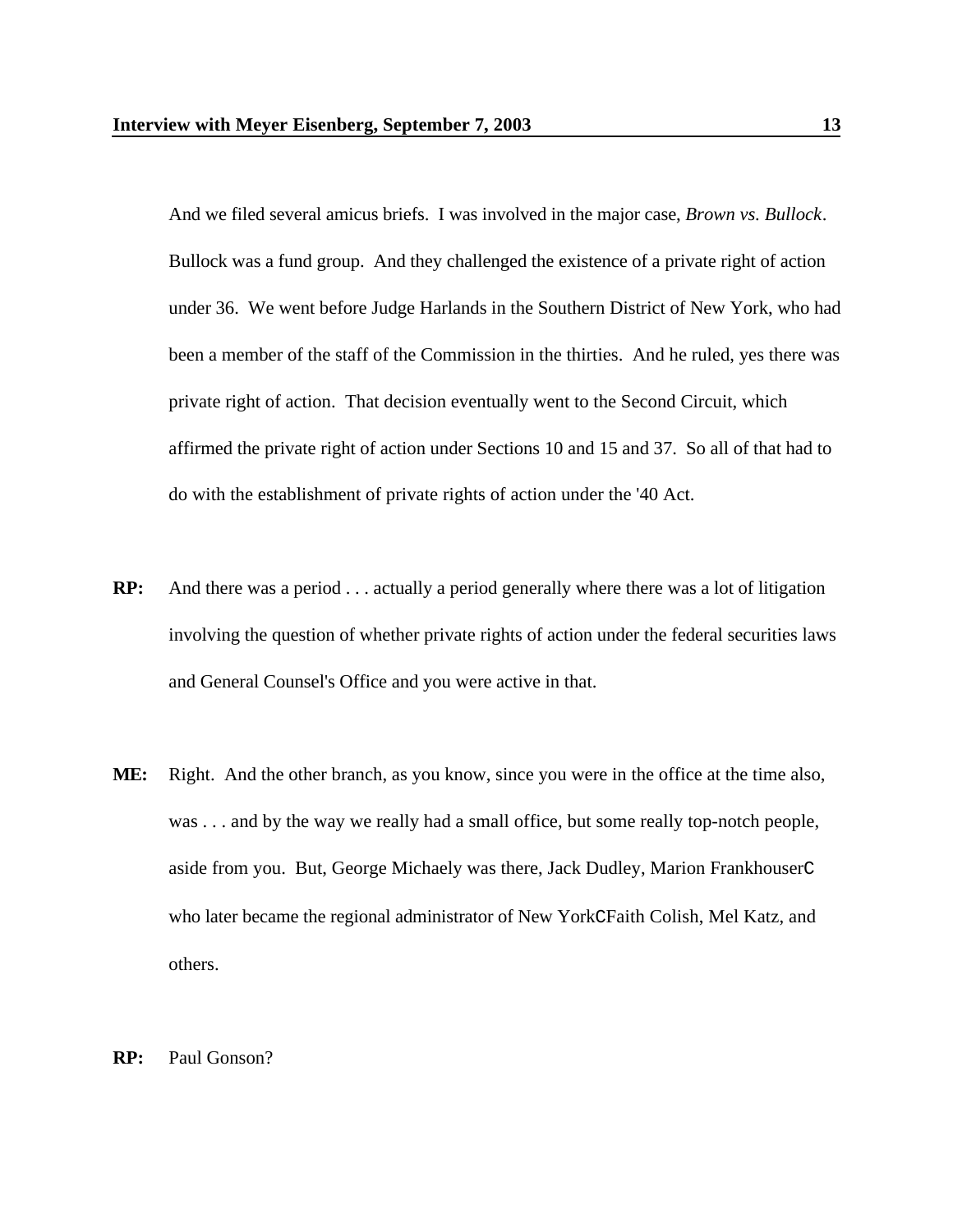- **ME:** Paul Gonson came much later. He was not there at that time. But Gonson was there in the latter part of the '60s. Jake Stillman came later in the early '60s. Irv Pollack was head of the criminal reference group, later went on to become a Commissioner. But in any event the other private right of action set of cases were private rights of action under Section 10(b), which is now taken for granted. But that was a big fight. Texas Gulf Sulphur was the seminal insider trading case. I remember, at Berkeley when I was teaching this, I said, "When we went to the Commission," the students thought Texas Gulf Surphur was brought in 1934. By the way, the enforcement people were skeptical about our chances, but the Commission agreed with our office so we went ahead.
- **RP:** Texas Gulf Sulphur was the seminal case on the private rights of action?
- ME: No, on insider trading.
- **RP:** Insider trading.
- **ME:** The question basically became whether or not there was a private right of action under Section 10(b) and Rule 10(b)-5 in the insider trading cases. Because there were a group of cases dealing with private rights of action in which we took the position that there was such a right. And uniformly the courts held that yes there was a private right of action under 10(b) because even though it didn't specifically provide for a private right of action.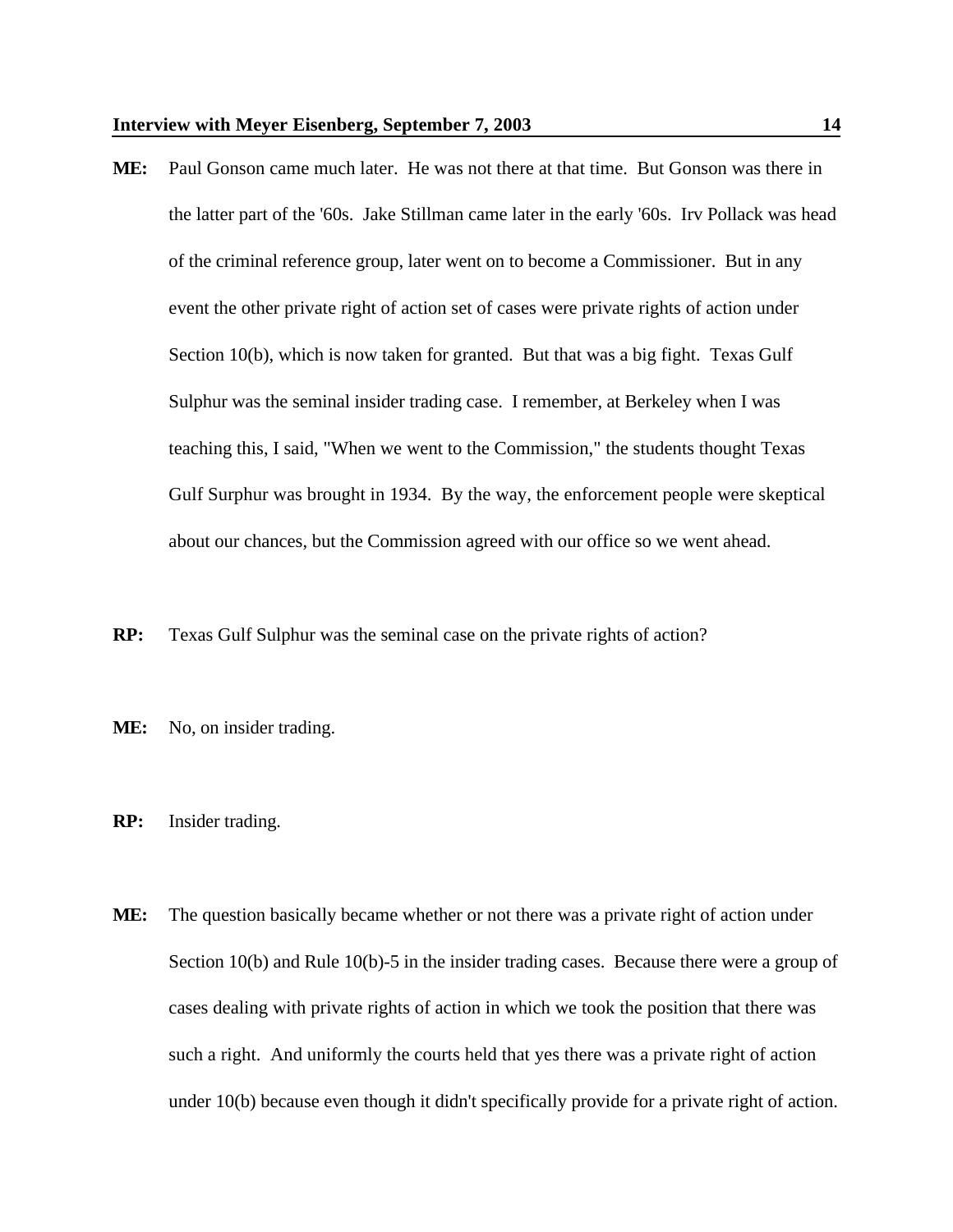I think that by the time that got to the Supreme Court, no circuit had held it that there was no private right of action. And so you had both those streams of cases, some under the Investment Company Act and the other under the '34 Act on private rights of action.

As for the Special StudyCthe things that were coming out of the Special StudyCthe basic argument was on the fixed minimum commission rate and getting rid of the fixed minimum commission rate. That took a lot of effort and took a lot of time and it was ultimately successful.

- **RP:** And what was your involvement in that?
- **ME:** Well I worked with Gene Rotberg, Peter Archie, Dick Paul, who was the Chief Counsel of the Study, in setting up how give-ups were being used.
- **RP:** Explain what a give-up is.
- ME: A give-up is part of a fixed commission rate, that means that everybody Cevery member of the New York Stock ExchangeCcharged the same commission and they would give away a portion to another broker, but first you had to be a member of the New York Stock Exchange. If Fidelity executed a trade through Merrill Lynch, Merrill Lynch would give away between 70 and 80 percent of that commission to any member firm Fidelity Management would designate. And they would designate brokers who gave them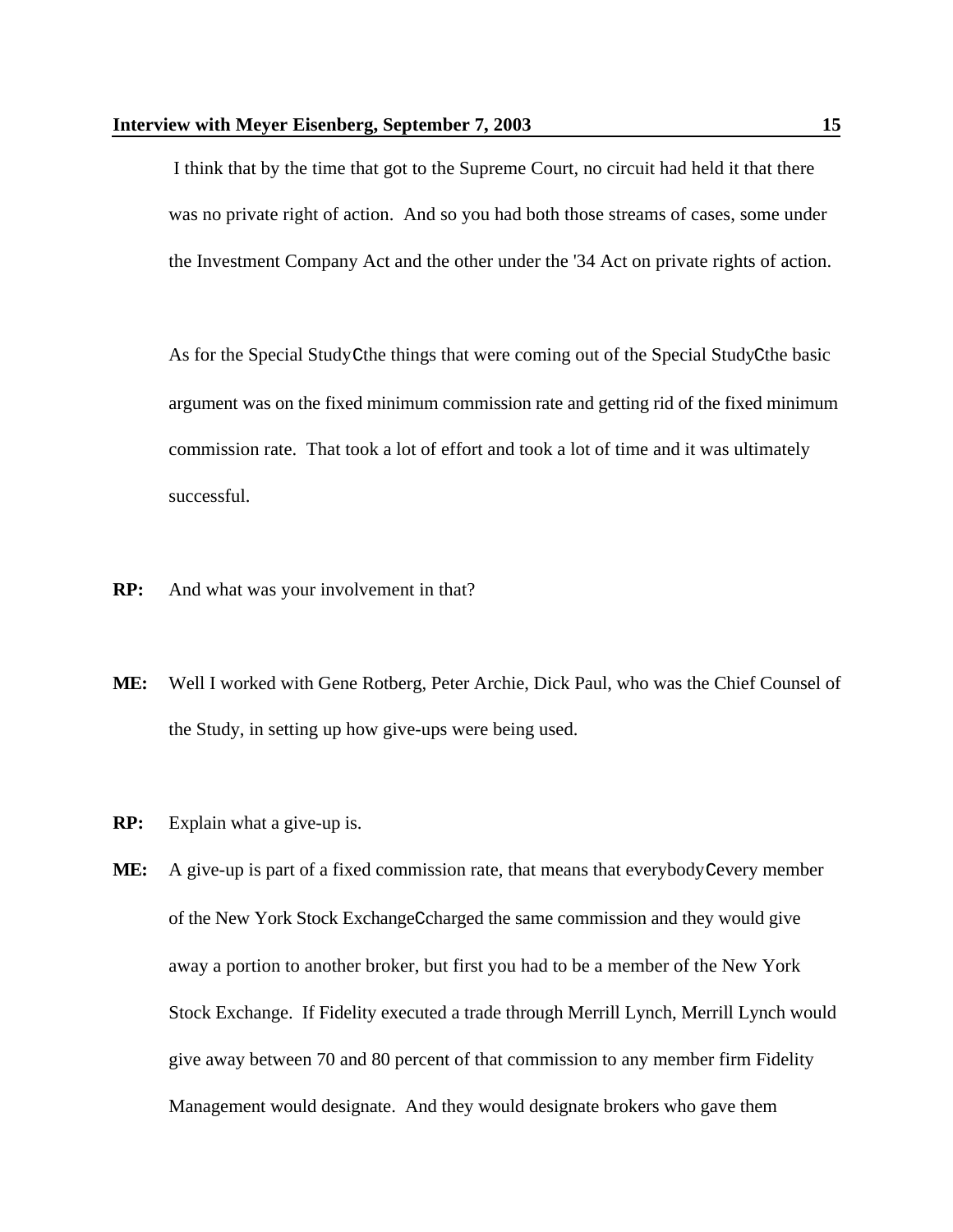research or who gave them distribution, who sold their funds' shares. And there were other services as well, but those were the two main services. So 70 to 80 percent of the commission was going to whoever the customer, in effect, designated.

Well that didn't last too long because you had to be a member of the New York Stock Exchange "club" to do that. So the regional exchanges started doing the same thing. So you could get the same result through a regional exchange. And then that spread to anybody who was a member of the NASD. Well all brokers are pretty much members of the NASD. So you had the proliferation of these fixed-commission rates and the giveaway of that money, which indicated that there was a lot of fat in the commission rate. And consequently the spread of the commission rate practices led to the phase in of negotiated rates, where the exchanges could not legally fix the commission rate. And indeed it would be a violation of the anti-trust laws for them to do that. Negotiated rates were phased in starting in 1970, which is when I left the Commission, and were completed in 1975, May day 1975, no more fixed-commission rates.

**RP:** You mentioned anti-trust and that you had worked on anti-trust issues affecting the securities industry while in General Counsel's Office. Tell us what was happening in that area during your tenure at the Commission.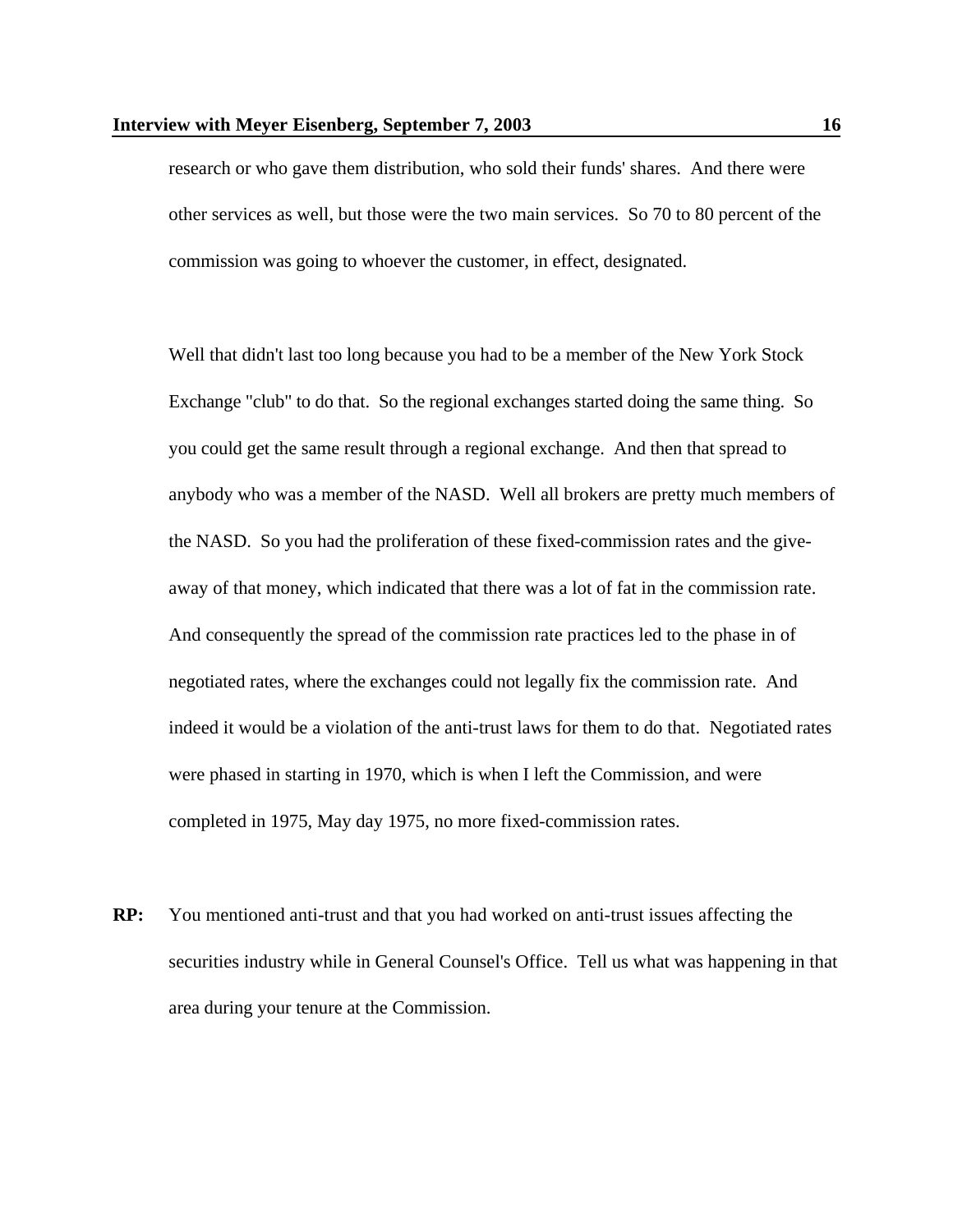**ME:** Okay. Well there were a couple of cases. One was *Silver vs. New York Stock Exchange*. Silver was a broker in Texas. You're really testing my memoryCit wasn't Dave SilverCwho had his telephonic connections pulled by the stock exchange because he was alleged to have had some relationship to people that were in the Communist Party or who were sympathetic to the Communist Party. McCarthy was long gone but there was a residue of that. And they didn't give him a hearing, they just pulled the lines, which would kill his business. And so he brought an action under the anti-trust laws against the stock exchange who he alleged participated in this conspiracy and he won.

And we took the position as amicus that only that which is necessary to make the Exchange Act work would be immune from the anti-trust law, and therefore, if you have something like an underwriting syndicate and they're setting the price, that's contemplated by the Act. However, if you do some things which are not contemplatedCsupposing they got together and decided that they would enforce certain discriminatory measures or like thisCthat they would deny a fellow due process, that wasn't authorized by the Exchange Act and our position prevailed in the Supreme Court.

The other case was . . . there were a couple of cases. Another one was *Kaplan*. But the question really was, "How much immunity the exchange and brokers had under the antitrust laws?" Because but for the existence of the '34 Act, they would not be able to engage in some of the joint actions that they were doing. That came up again fairly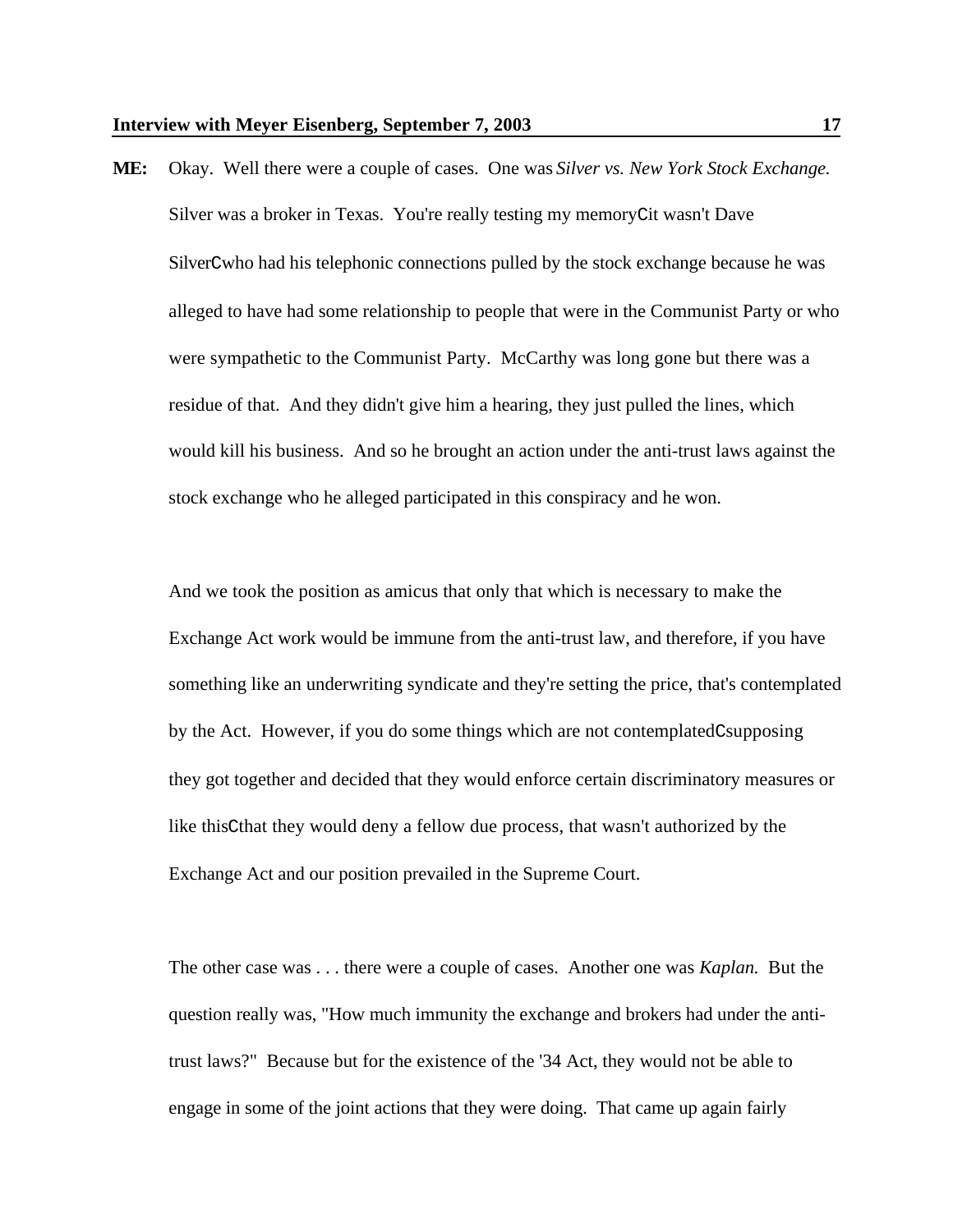recently and there still is some significant dispute over the extent and reach of the antitrust laws. There are some people who think that there was blanket immunity for brokers even if they are violating the securities lawCa position with which I have great difficulty.

- **RP:** Now the *Silver* case came up around mid '70s.
- **ME:** Oh no. Mid '60s.
- **RP:** Mid '60s, I'm sorry. What other developments were significant during that time?
- **ME:** Well there were other . . . after the Special Study, as you know, there was a Mutual Fund Study. And the Mutual Fund Study consisted of also a special team that was put togetherC which was an interesting way of dealing with these problems which we don't have nowC which is one of the differences. People are much more . . . divisions are much more turf conscious now than they were then. It was normal to put together a crossdivisional team with people from our office, or Corp Reg, or Trading and Markets to do these things.
- **RP:** You mentioned the Mutual Funds Study.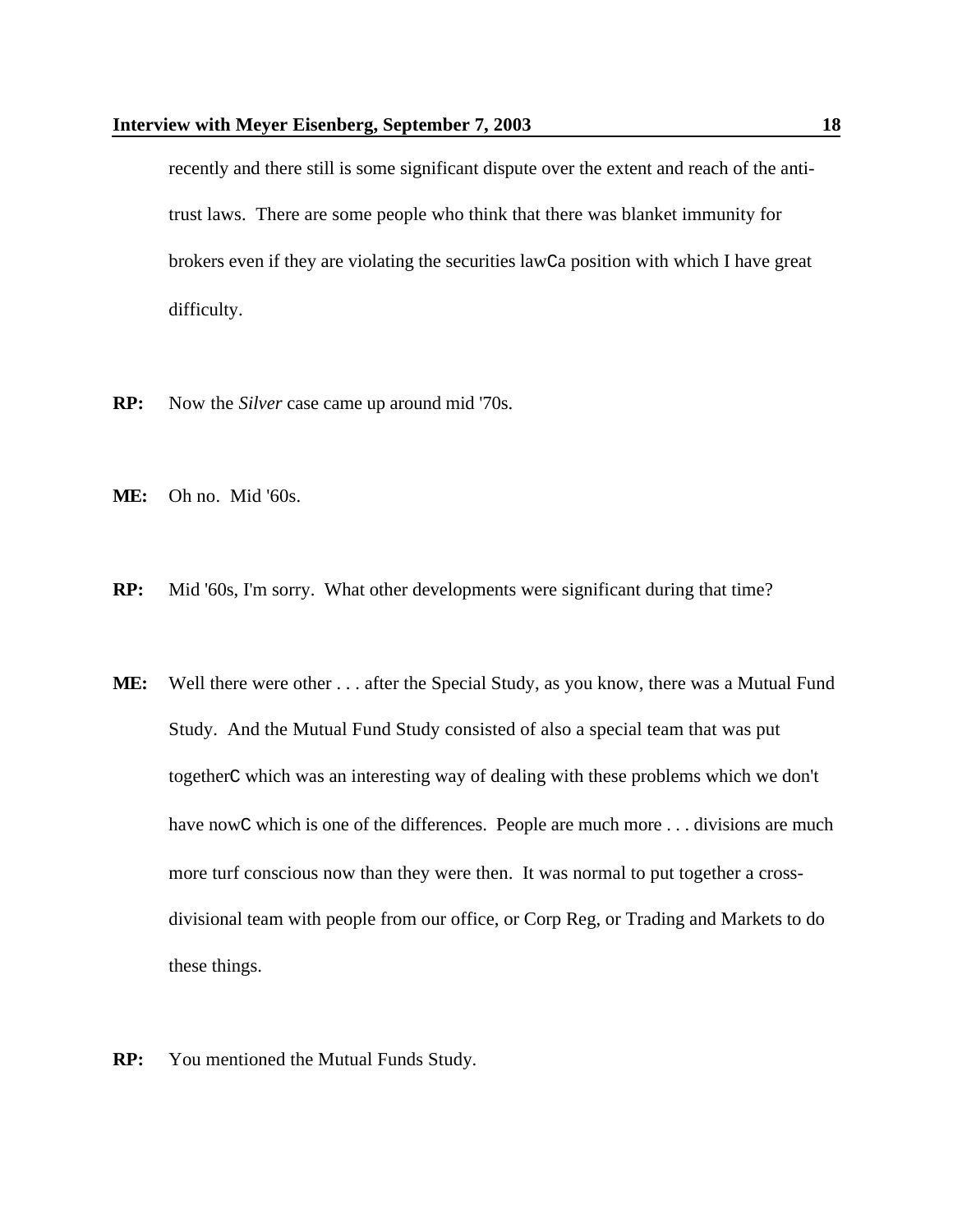- **ME:** The Mutual Funds Study was put together and we got a group of people together. I remember Dennis Lehr was on that, Larry Newman, Harry Schwartz, Bob Mundheim, Shelly Rappaport. There were a couple of others that were there and basically we went out to the industry and did pretty thorough interviews of five or six major fund complexes to test whether or not some of the Wharton School conclusions were really still valid. And thatCat one pointCI think after the first cut of the study, you came in as director of the study to finish it up.
- **RP:** It was after Bill Cary left.
- **ME:** This was during Manny Cohen's term. Bill Cary left shortly after President Kennedy was assassinated and President Johnson succeeded him. I think Cary lasted some months into the Johnson administration, but not that long. And Johnson appointed Manny Cohen, who was then a Commissioner to the chairmanship. And it was under Manny that the Study was completed. The report that came out of that study was Public Policy Implications of Investment Company Growth. And the Public Policy Implications report made specific recommendations about reform of the mutual fund industry. The Special Study did it for the brokerage industry and the fund study did it for the mutual fund industry. And that had to do with front end sales loads, market tactics, and giveups. There was a section that dealt with some of the things that we brought up in the Special Study in terms of distribution and also there was a significant section on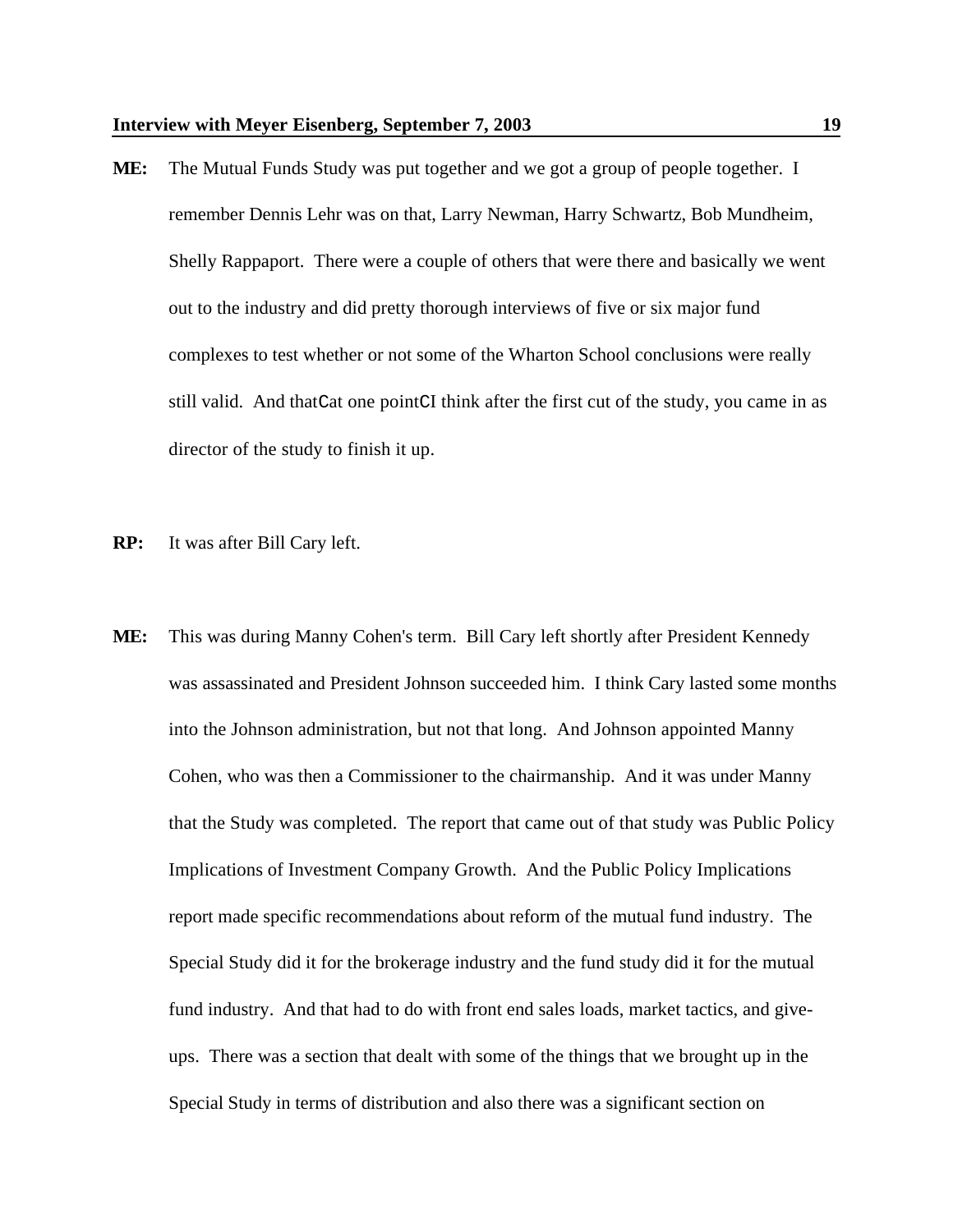management fees. At that time I think the whole mutual fund industry was about \$60 or \$80 billion.

- **RP:** And that was 1966.
- **ME:** '66 . . .
- **RP:** When that was published.
- **ME:** When that was published.
- **RP:** And that was during Chairman Cohen's term.
- **ME:** That was during Cohen's term.
- **RP:** Tell me the difference, if you can, between Chairman Cary's administration and Chairman Cohen's.
- **ME:** Well they're just totally different personalities. Cary was an academic, he was a tough guy, but he was very gentlemanly. He was very knowledgeable, he was pretty friendly, approachable, but I wouldn't say that Bill Cary was an outgoing personality. The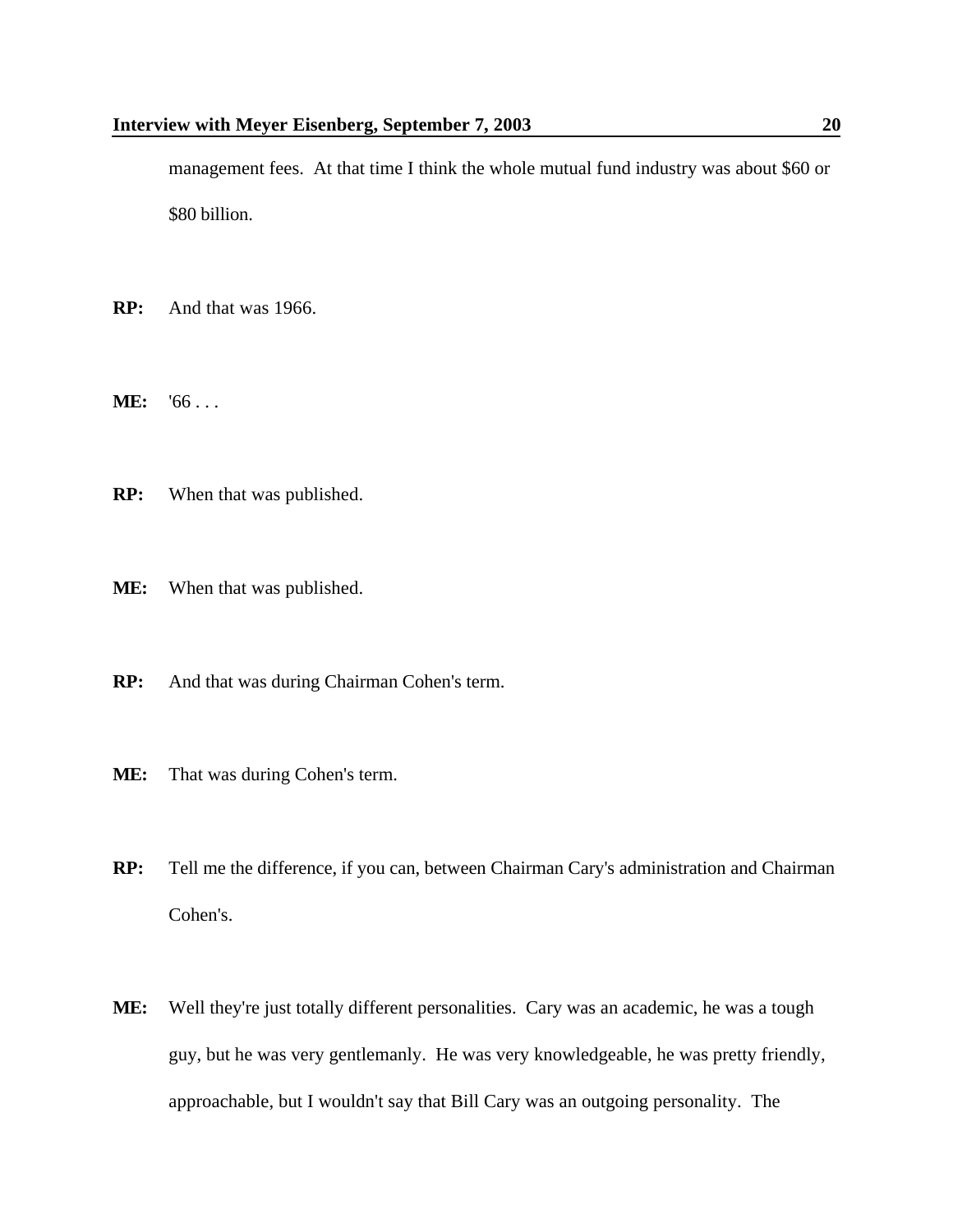Commission was very collegial at the time. But Manny, who was much more of an outgoing personality and was really recognized as one of the true mavens of securities law. I mean, he probably knew as much as anybody in the country about securities law, including Louis Loss. And Manny knew where all the bodies were buried, had been at the Commission for twenty-five, or something like that, years. He came to the Commission after World War II. And, nevertheless, it was still a very collegial Commission although there were differences.

- **RP:** During Cary's administration, who were the other members of the Commission? Can you recall?
- **ME:** I got mixed up between . . .
- **RP:** During this period Jack Whitney.
- **ME:** Well he brought Jack Whitney on. Jack Whitney was a Bell Boyd partner from Chicago. He also broughtCwho else was put onCFrank Wheat. Frank Wheat was a senior partner at Gibson Dunn, and was also a very well known and very highly respected securities lawyer. Whitney was also a securities lawyer. Let's see ...
- **RP:** Senator Frear?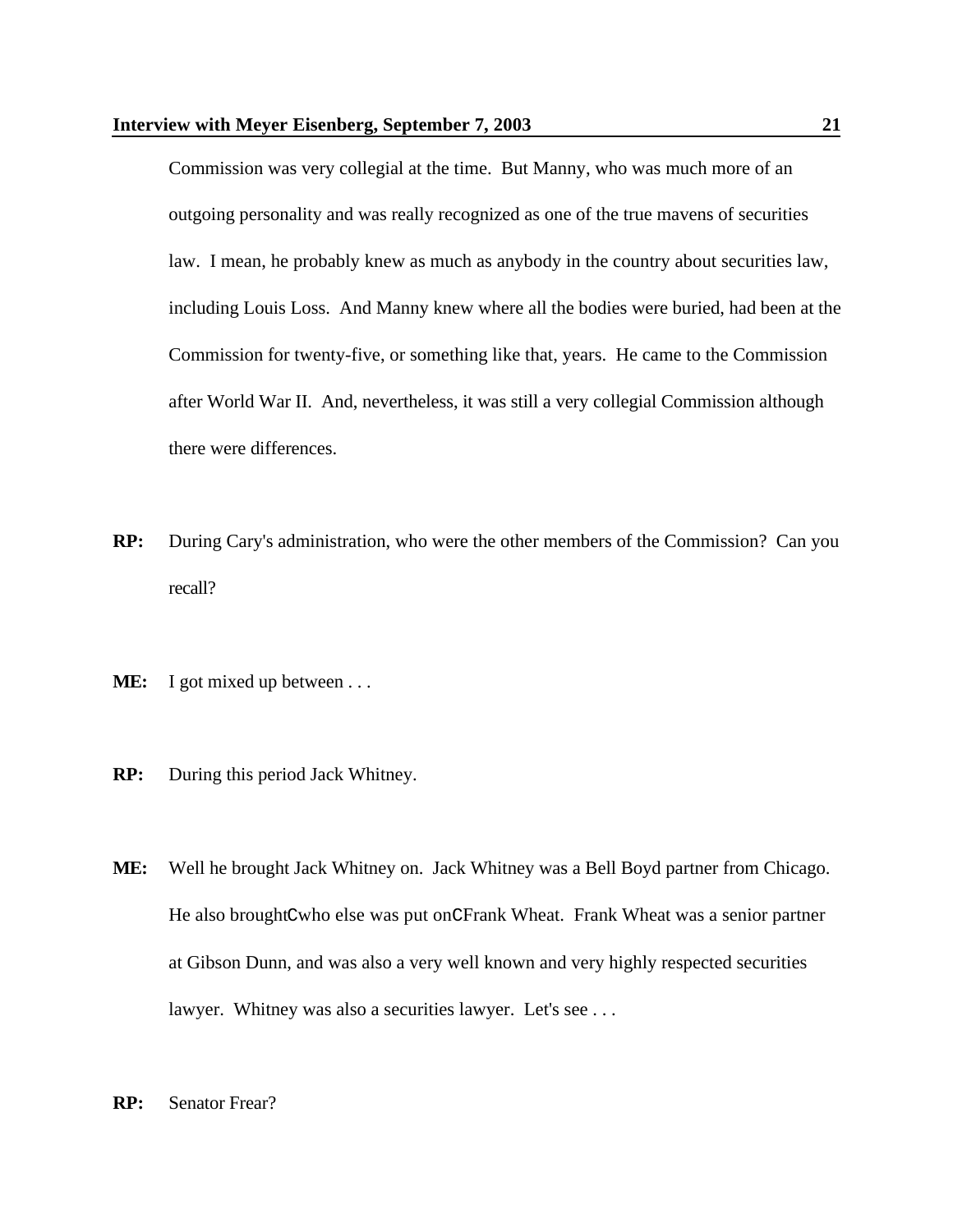- **ME:** President Johnson appointed Senator Frear of Delaware as a Commissioner and there was pretty much always a place for somebody who had Hill connections, either a Senator, sometimes a representative. Those people were generally fairly useful. Senator Frear got us our new building on 500 North Capitol. When Lyndon Johnson came to swear him in, he came to the old tar paper shack on Second Street . . .
- **RP:** That was a World War I temporary space.
- **ME:** It was a temporary building and it showed it. And that was the Commission headquarters. It is now a poor people's center . . .
- **RP:** Shelter. When did the Commission move? During your tenure?
- **ME:** Yes. When Johnson came to swear Frear in he looked around, he saw the shabby tar paper building, and he said, "We're going to have to get you a new building." And they did and the result was the move to 500 North Capitol. And I became executive assistant to Manny Cohen.
- **RP:** How long were you in General Counsel's Office?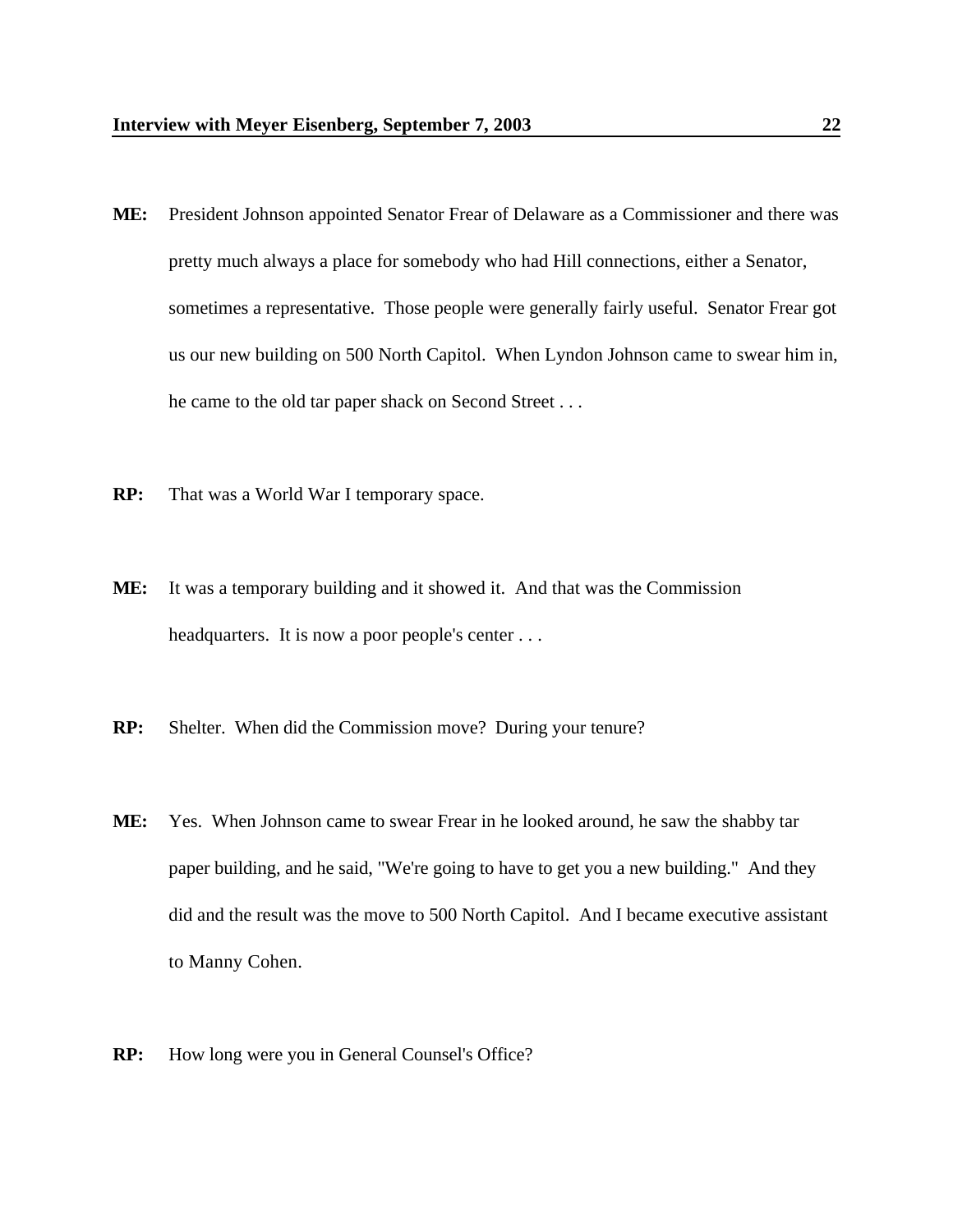- **ME:** Except for the period where I was executive assistant to Manny, I was in General Counsel.
- **RP:** When did you become executive assistant to Manny?
- **ME:** Let's see, after Dave Ratner left, I guess it was . . .
- **RP:** Dave Ratner was who?
- **ME:** Dave Ratner was Manny's executive assistant. He was a professor from Cornell. And the guy before him was Leonard Lieman, who was a partner and I forget which firm. But anyway, they were first-rate people. Cary's executive assistant was Arthur Fleischer who became a very well known M&A lawyer and a senior partner at Fried Frank. So you really had some interesting shoes to fill especially with Manny, who was so knowledgeable about everything.
- **RP:** And you became his assistant when?
- **ME:** '68. I was his assistant from '68 until Nixon became president and replaced him in February of '69 and Hamer Budge became Chairman. Budge had served on the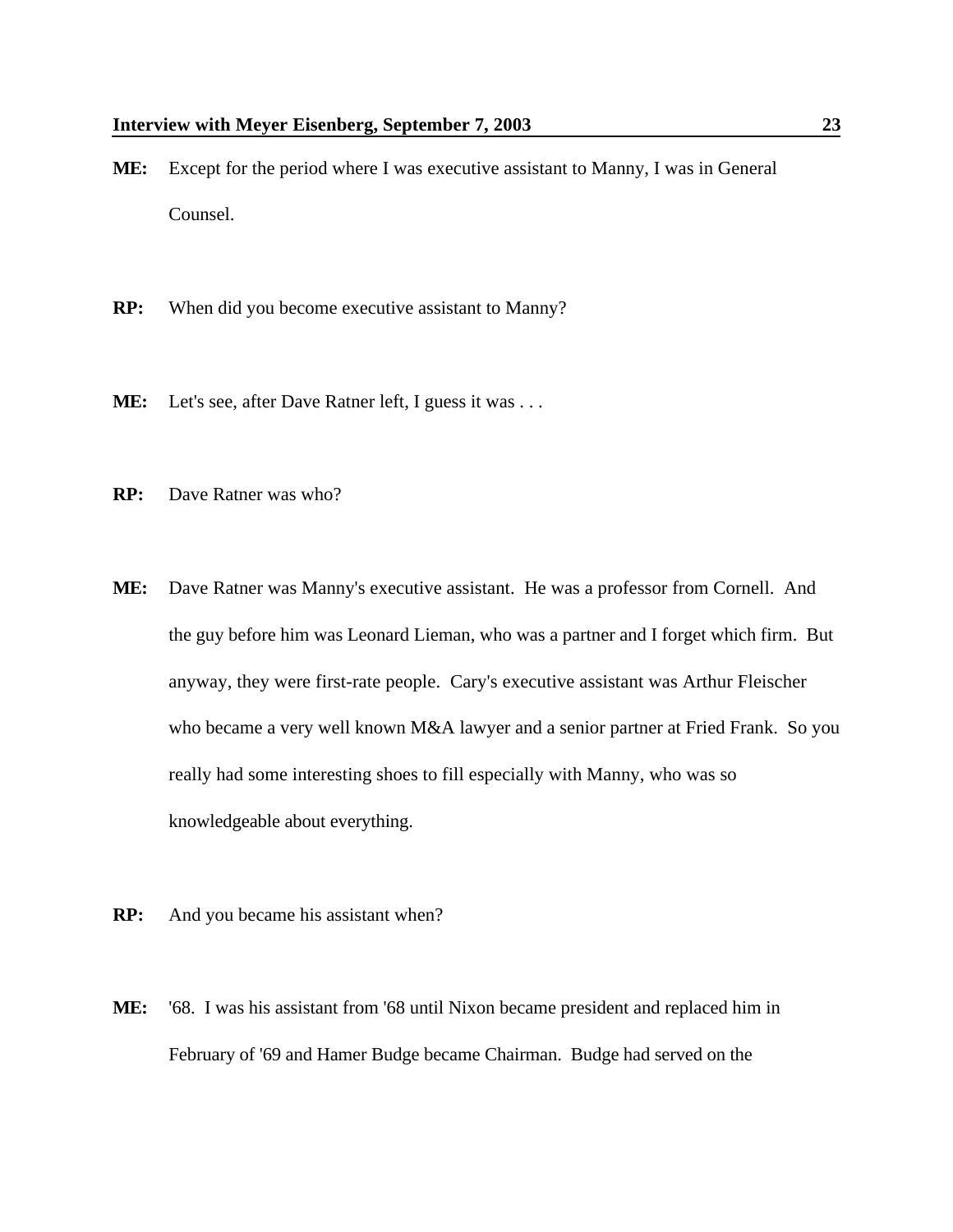Commission for three to four years, appointed by Johnson originally. And he was a former representative from Idaho. He was Chairman for a while but . . .

- **RP:** Have we covered the significant events during the Cary administration?
- **ME:** I think so. I think during the Cary administration, the major accomplishments of Cary were the starting of the Special Study and the manning of the Special Study and setting out what they wanted to do and the reforms they were going to take on. And also the insider trading cases.
- **RP:** Were there any significant cases or events that you participated in during this period other than what we've described? What about *Fifth Avenue Coach*?
- **ME:** Fifth Avenue Coach came in '67, which was after the mutual fund study. I was Assistant General Counsel. I think we both made Assistant General Counsel at the same time. And I was assigned to the *Fifth Avenue Coach* case. The *Fifth Avenue Coach* case involved a condemnation award of about \$30 million, which was a lot of money in those days. When New York City condemned the Fifth Avenue Coach Company, the people who took over Fifth Avenue Coach and proceeded to loot the company of the \$30 million condemnation. Roy Cohn headed that group.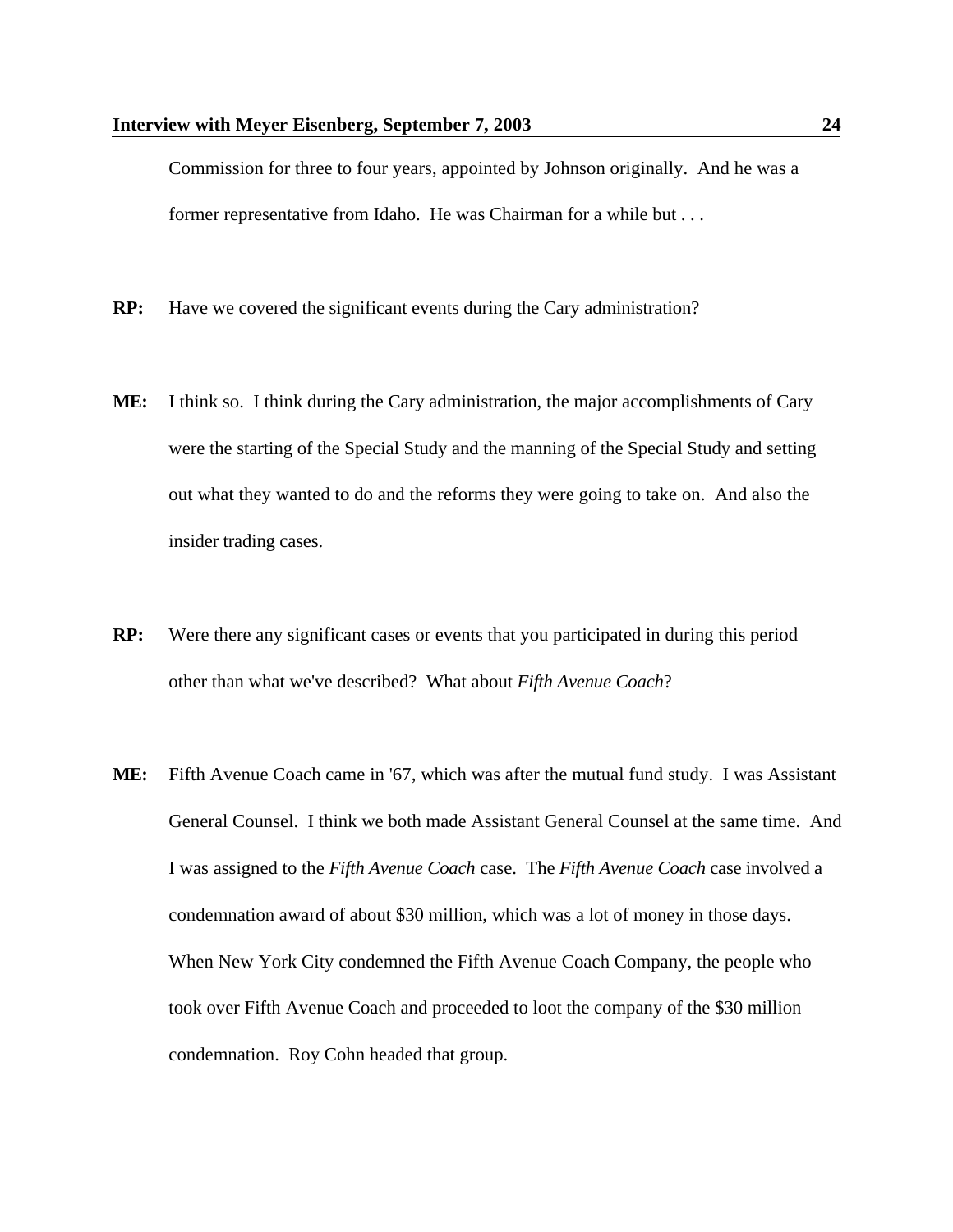- **RP:** Who was Roy Cohn?
- **ME:** Roy Cohn was the chief counsel for Senator McCarthy of Wisconsin, of his investigating committee and was basically responsible, with McCarthy, for some of the things that happened in the early 1950s, the black list accusing people of being Communists. There were Communists in the State Department and the Army, there were Communists under the rug, there were Communists everywhere, according to McCarthy.
- **RP:** And Fifth Avenue Coach was then an administrative proceeding, a court proceeding?
- **ME:** No, it was a court proceeding and it was assigned to our office and we put a team together which included counsel from the Investment Company division. Every division had its own enforcement group, which is not true today. And Sid Mendelson was the chief enforcement counsel and Dave Butowsky, along with Phil Smith, were assigned to the case. Ted Sonde from our office was also assigned to it.
- **RP:** Butowsky and Mendelson were from what division?
- **ME:** They were from investment management within Corp Reg. Sonde was in General Counsel's Office.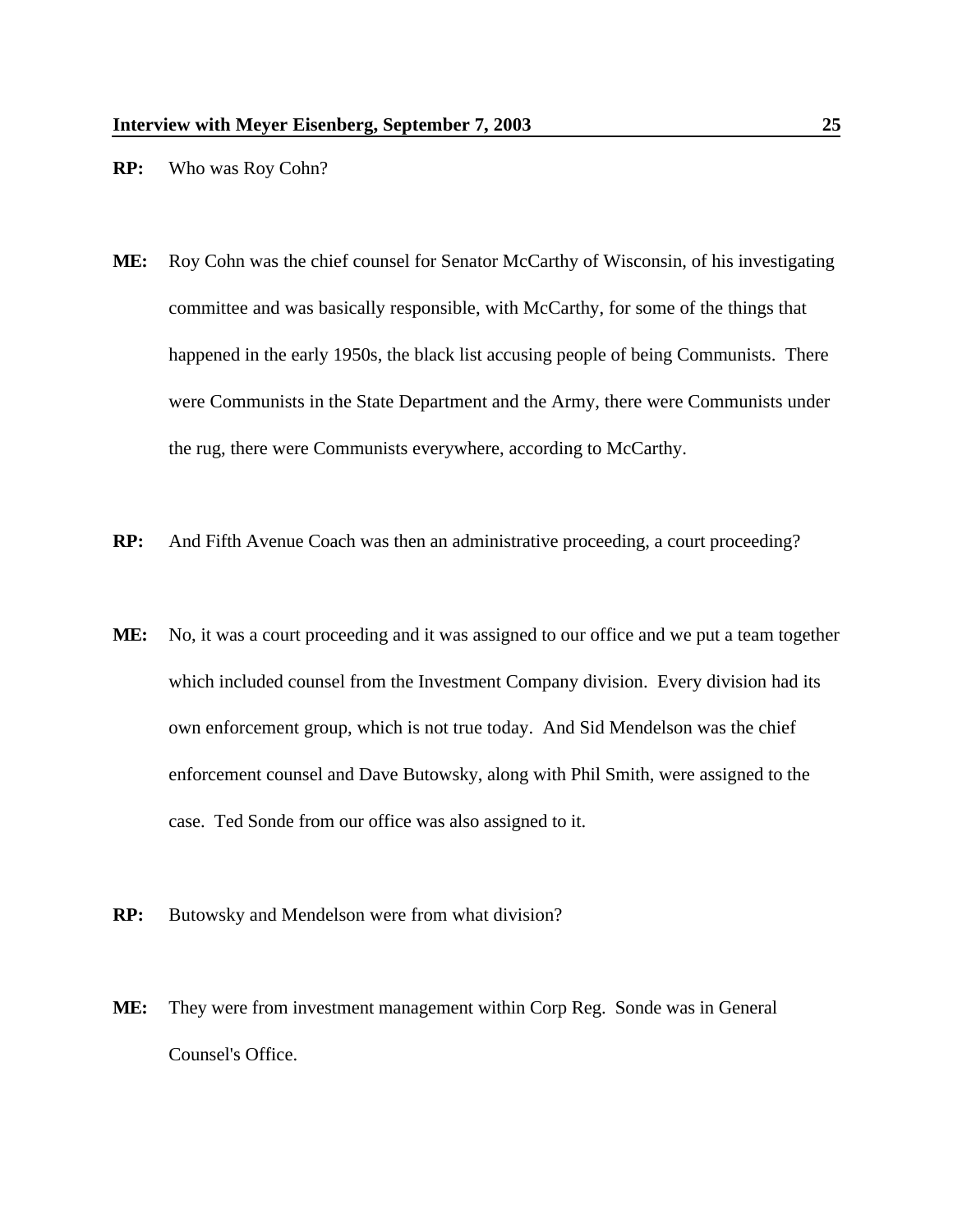- **RP:** So this was a joint general counsel division of investment management team.
- **ME:** Butowsky was from Corp Reg. Dick Tow was from Corp Fin. He was a financial analyst type. Phil Smith was from Butowsky's office. And we were going to try this case and what it involved was that Roy Cohn and his group were going to take that \$30 million. It involved bags of money going to England with the Panamanian ambassador to England, other CD's and Panamanian and Swiss banks. It was really quite a story and we investigated it. But the first thing we did was to bring an action against these people in the Southern District of New York. We went up and argued for an injunction against them.

And the interesting thing about it was that it was an investment company. We argued that this was an unregistered investment company. They had taken the pool of money and they were investing it in a lot of junk, but they were investing it and taking the money out. And it was unregistered and they were saying no it was not an investment company. And then, of course, there was a fraud charge. And it was ...

**RP:** What was the result?

**ME:** The result was that, after I think it was an eight-week trial, before a wonderful judge, whose name was Edward McLean. He was a wonderful judge, not just because we won,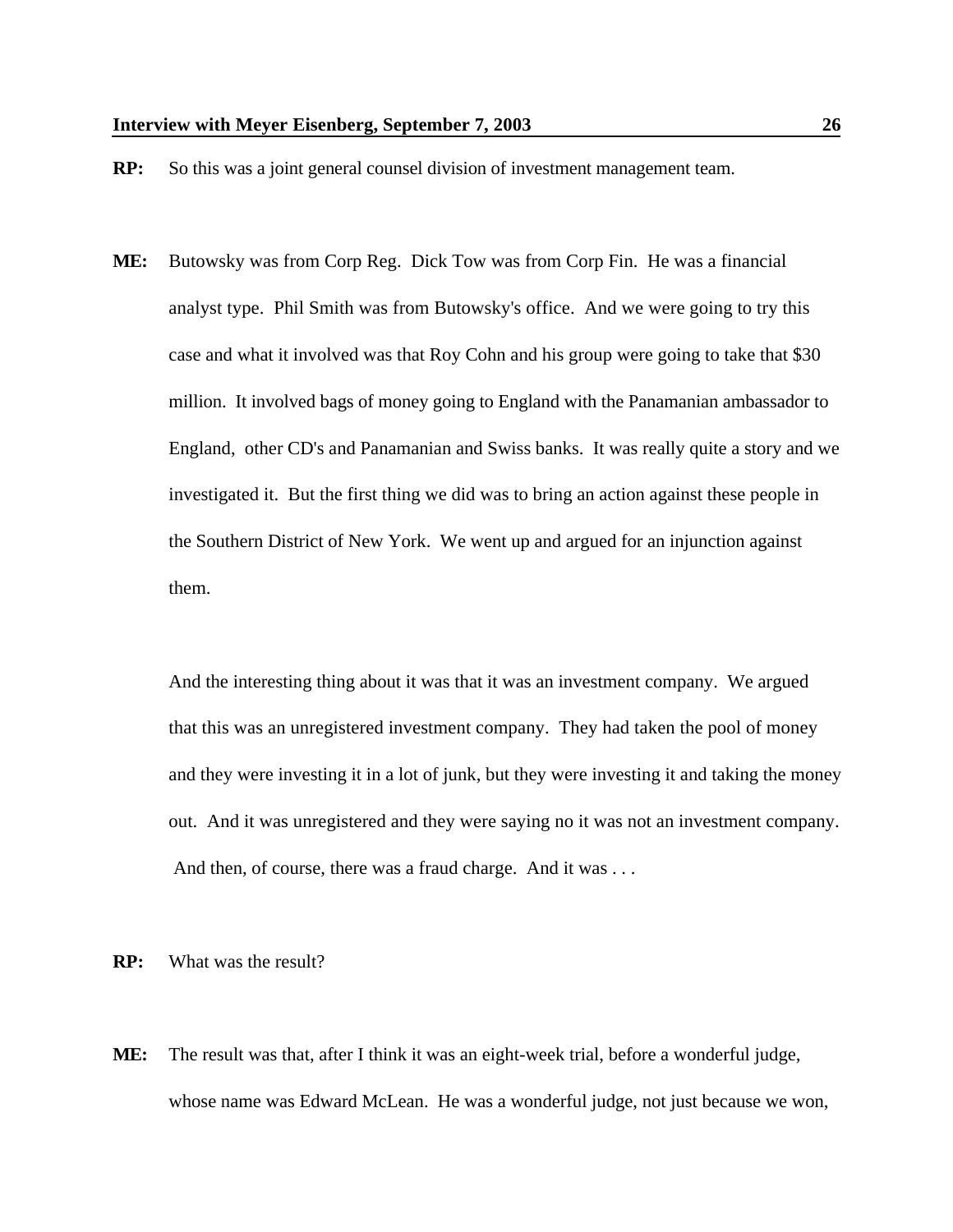but because he was really a fine judge. He put us through what we would have had to go through in a criminal trial to do this. And the Commission got an injunction, a special trustee was appointed to take charge of the money. The Commission basically won its case, unfortunately, the recommendation that Mr. Cohn be disbarred as a member of the New York Bar never went anyplace. And he wasn't disbarred till many years later.

- **RP:** This was the first time, was it not, that Mr. Cohn lost a case.
- **ME:** It was the only case, as far as I know, that Roy lost to the government. And Bob Morgenthau, who was the United States Attorney at the time, had tried Cohn twice in cases not related to Fifth Avenue, but other cases that he had, that were criminal. Cohn managed to get a hung jury on one because one of the jurors' father died and that was the end of that. And then they lost, I think, in another case. So it was . . . this was the only case that Cohn ever lost to the government. Roy was about as despicable a character as I ever met.
- **RP:** And you considered it a very significant victory.
- **ME:** There's no question that it was significant. We even got a promotion out of it. The other really important case, of course, was Texas Gulf Sulphur and I was involved but not in the trial. I was involved in Great American Industries and a couple of other cases. But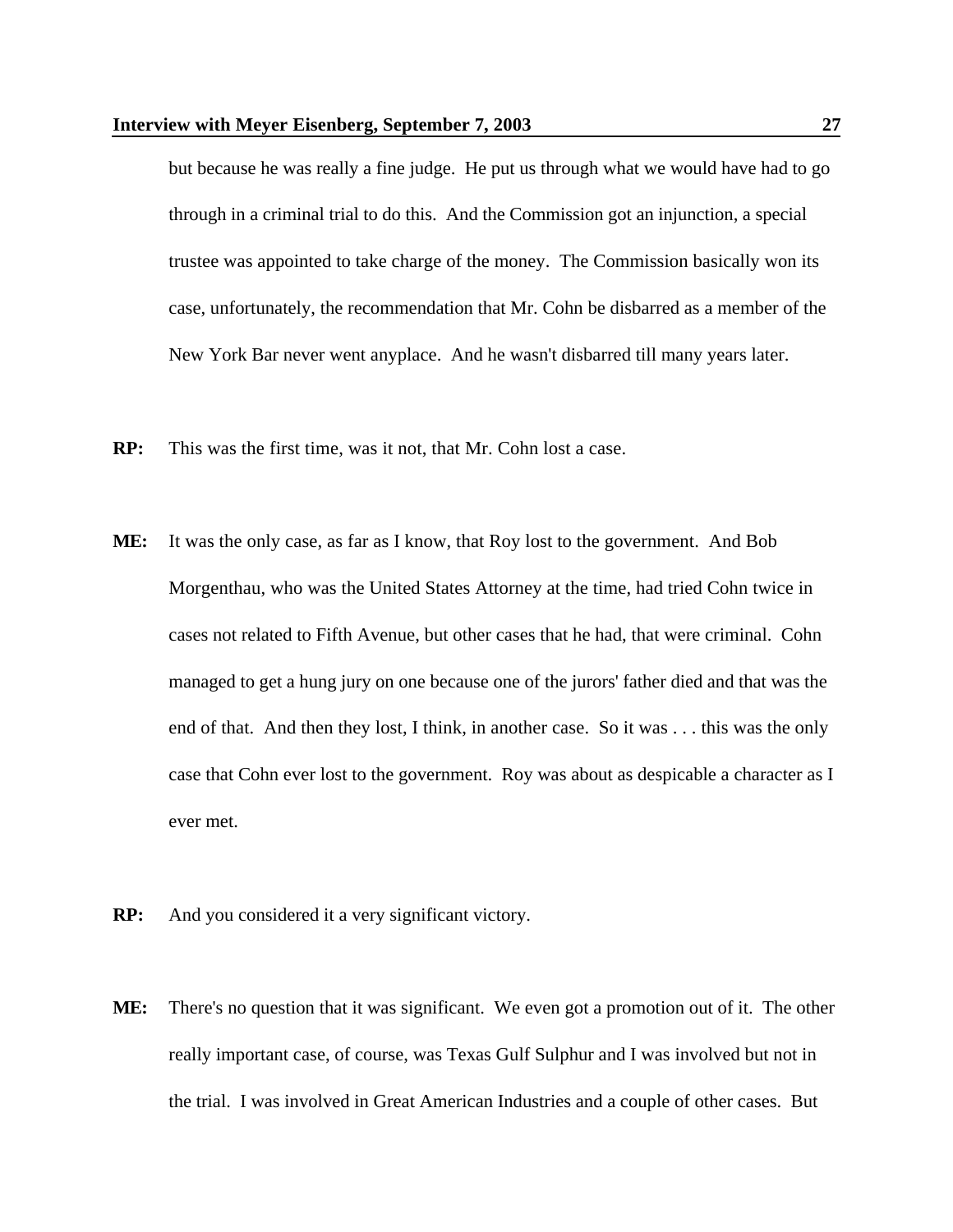the big cases were Fifth Avenue and IOS. IOS was Fund of Funds and Bernie Cornfeld, and at that time was a pretty big case. What they were doing was that they had these offshore funds that were being sold overseas but were investing in the American stock market. They were selling to service men and people overseas and so on.

And it was a really big fraud because they would use give-ups, there was the receptacle for the give-ups was a Cuban skin diver named Martika Clapp, who was in the Bahamas and the money would go to Switzerland and end up in a Bahamian bank account controlled by Clapp. And they were very successful. If they had done their business honestly, it was a good business. But they got very greedy, and we pursued the case. The case was originally brought . . . what's our jurisdiction? Why does the Commission have jurisdiction over this stuff which is happening overseas.

So we started searching for places where IOS was doing business in the United States and two things happened. One was we got a notice from the United States Attorney in Guam which said that they were selling in Guam, Guam was American territory so we detailed Allen Gordon to go to Guam. The telegram to the United States Attorney apparently went to the IOS agent on Guam who contacted his people in Switzerland and David Silver was detailed.

**RP:** David Silver was counsel for IOS.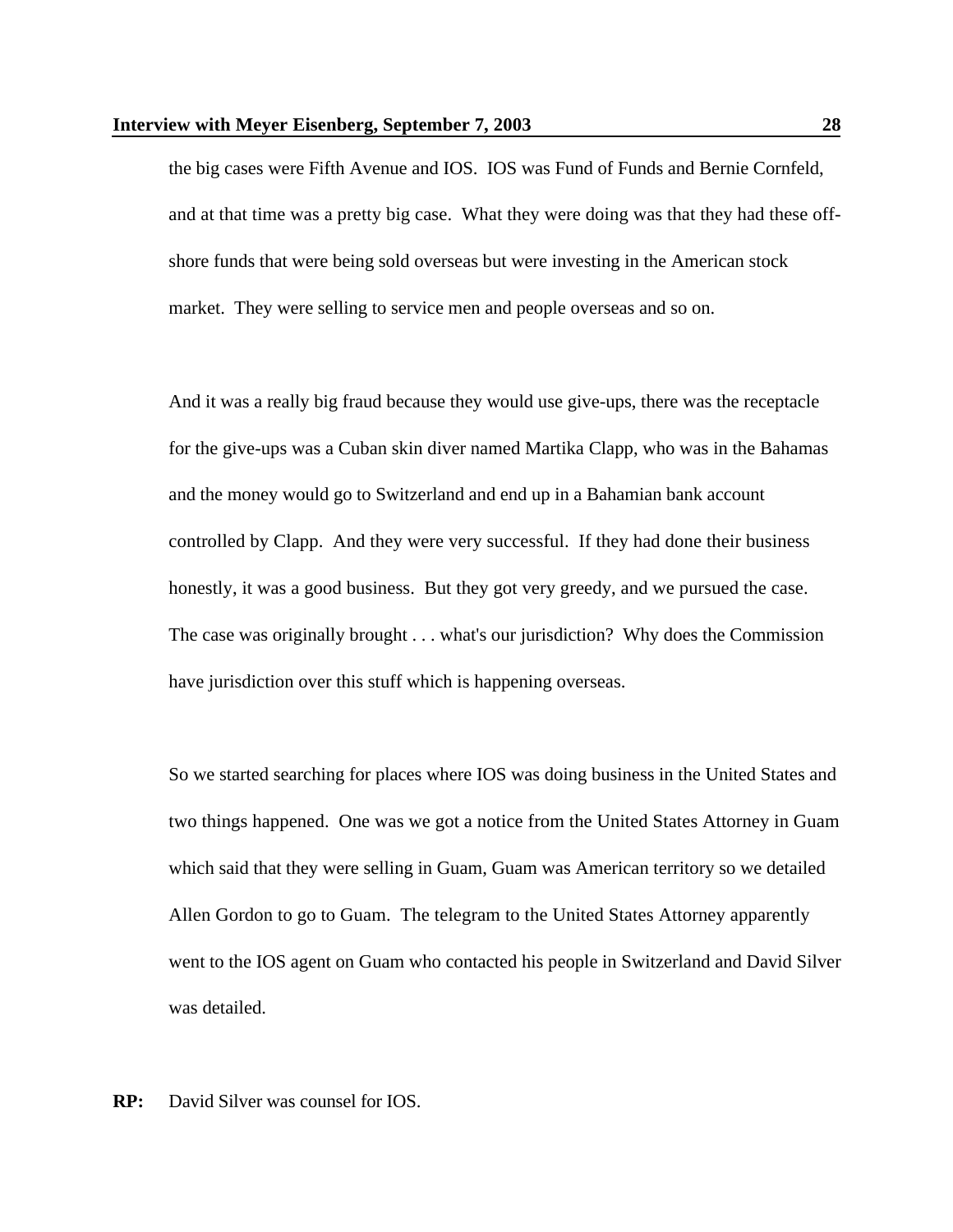- **ME:** He was counsel, that's right. To go to Guam. The reason that Allen Gordon was detailed was that he was supposed to go to Hawaii to some conference, they didn't know that. And he stayed in Hawaii for about a week and poor Silver was out in Guam with gnats and snakes and so on, waiting for Gordon to show up.
- **RP:** This is David Silver that went on to become president of the ICI.
- **ME:** Right. He would check every Pan Am flight that came on and eventually Gordon landed and of course they knew each other and Silver was delighted to see the inquisitor coming. Anyway, so we had Guam. I went down to Puerto Rico where they decided they would fight the Commission's subpoena. So the first part was a Commission enforcement action which I argued before Judge Cancio. It was the U.S. District Court in San Juan. I had been before Cancio before on the Puerto Rico Capital case, which was the first investment company case in the history of Puerto Rico. The question was whether the U.S. securities laws applied in Puerto Rico. They did.

[End Tape 1, Side A]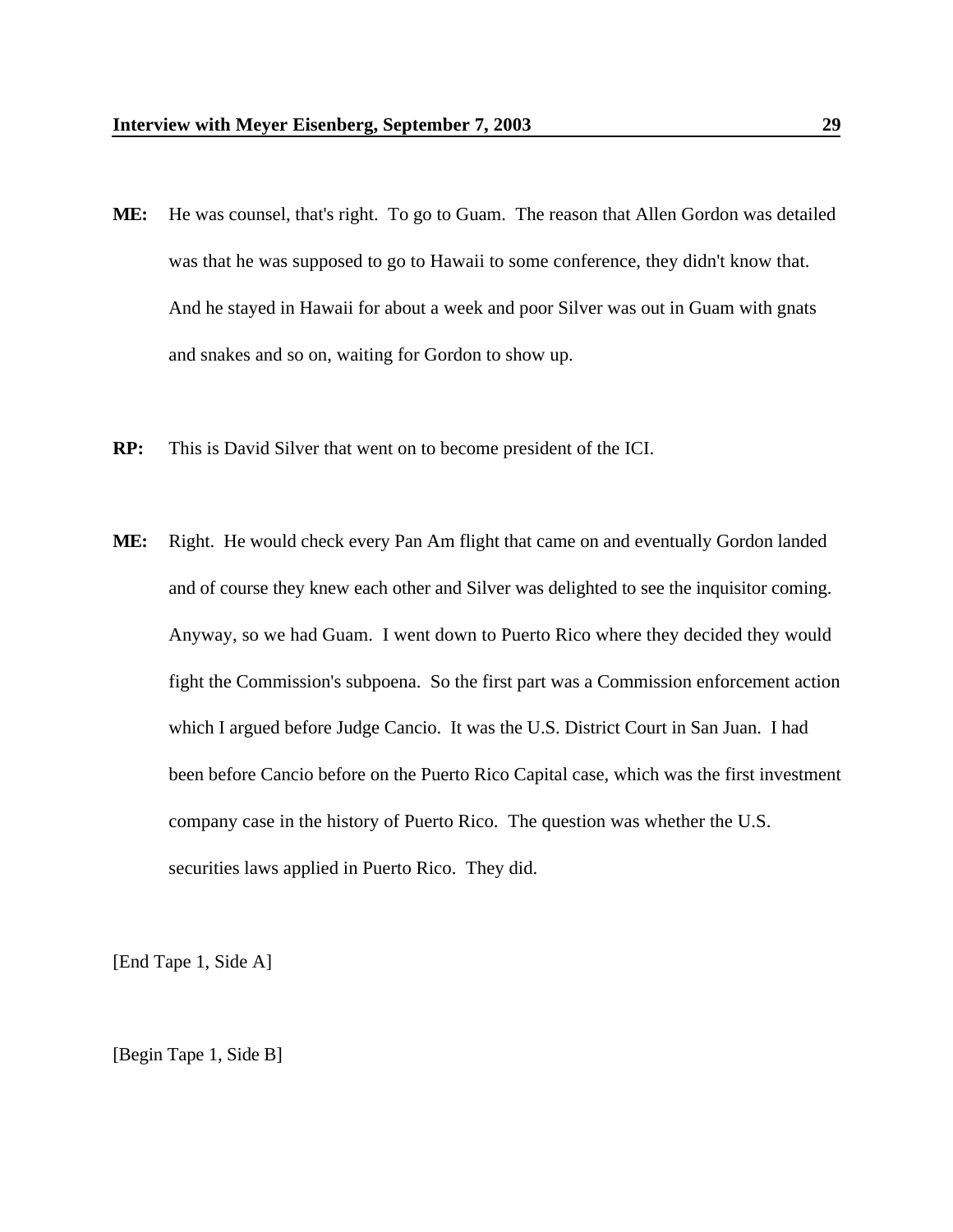- **RP:** This is the Society's interview of Meyer "Mike" Eisenberg, continued on the second side of the tape.
- **ME:** In any event, I mean there were various stories that go along with the IOS case. The sum and substance of the case, aside from the colorful characters and how the thing was defended and some of how we beat them in Puerto Rico where it was just poor me against all these guys from Willkie Farr, like Allen Conwell.
- **RP:** This was the Conwell who was General Counsel of the Commission at one time?
- **ME:** Yes. He was also Director of Investment Management, and then left and was IOS's counsel. But, of course, I had argued before Cancio before and it was really funny. The attorney general of Puerto Rico, Herendez Colon, later became governor. He introduced me to the court. It was really a riot because Judge Cancio had previously been the attorney general of Puerto Rico. There was this whole scene with all these New York lawyers in dark suits sitting at one table and me sitting alone at the other table. And the door was flung open and Herendez Colon comes in and Cancio gets up and says, "For what purpose does the attorney general of the Commonwealth appear in my court?" "To introduce our good friend and distinguished SEC lawyer from Washington, Meyer Eisenberg," he said. It was clear IOS was going to lose this one. It was really great stuff. So I was admitted pro hoc vice for the case and the judge ruled against IOS.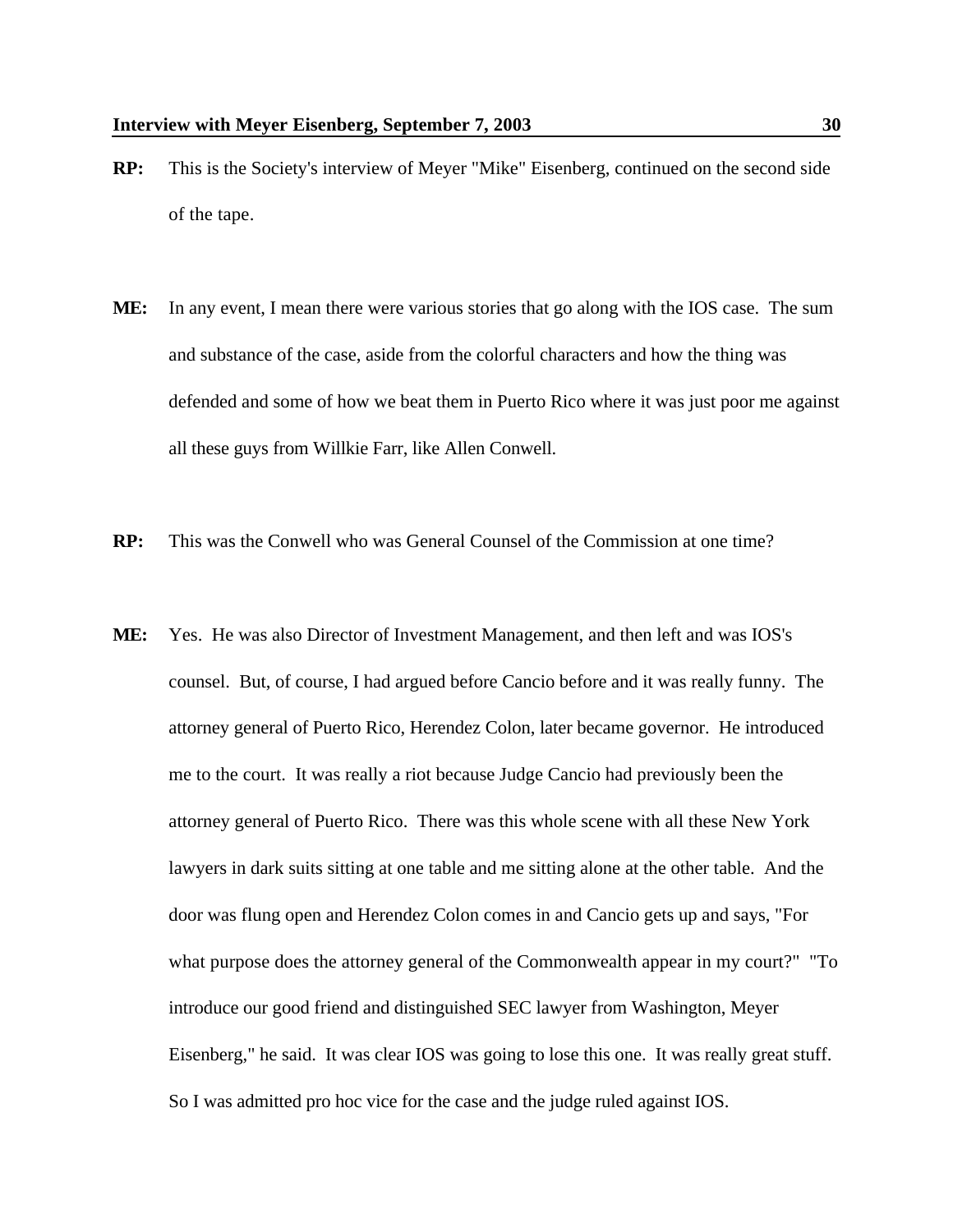And the important thing of the IOS case was it had to do with the extent of U.S. jurisdiction over things that were happening overseas but affected the American markets. And to that extentCaside from the cast of characters and all of thatCit was quite important.

- **RP:** And the end result was that IOS was closed down.
- **ME:** Yes, that was interesting too. The best that some of our colleagues in what became the Enforcement Division could do was get a five-year bar. David Ferber and I andCwho else was involvedCI think it was Sol Freedman, the director, said, "These guys should be out of business." And they said to us, "Okay, you go negotiate this." So we went and we did negotiate it. And we came back with a permanent bar, which is as much as the Commission could do to them in an administrative proceeding.
- **RP:** Mainly keeping them out of the United States.

**ME:** Keeping them out of the United States. And of course, pretty much discrediting them.

**RP:** And thereafter the Swiss government took some action.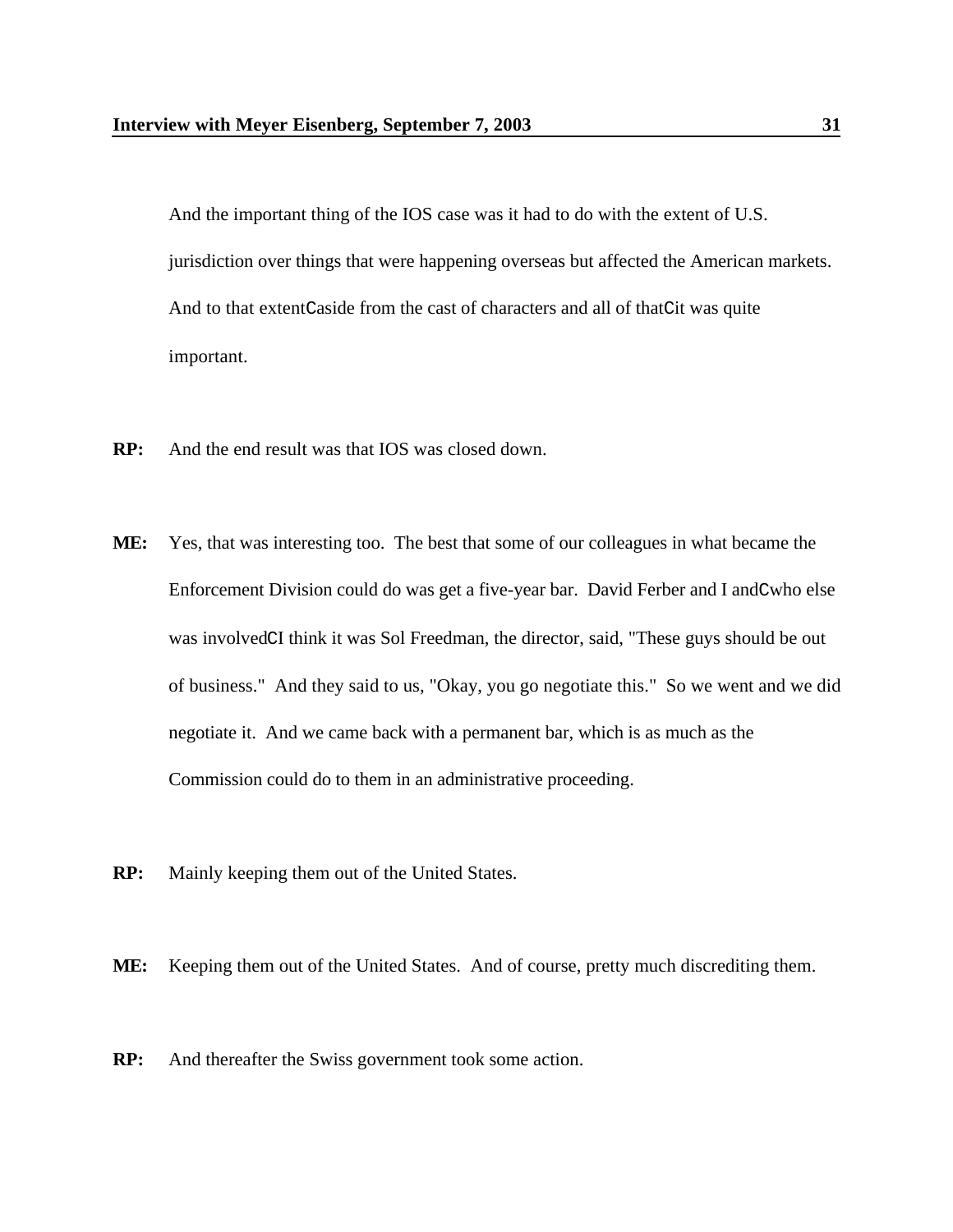- **ME:** The Swiss government took action and pretty much IOS was discredited.
- **RP:** Any other significant event during your first tenure at the Commission, which, as I recall, ended in 1969.
- **ME:** It ended in '70. After Manny left, I became Associate General Counsel and my job was to help shepherd the Investment Company Act Amendments of 1970, prepare testimony. Phil Loomis was the General CounselCthis should not go by without talking about Phil. Phil Loomis was truly a genius. He was a great General Counsel, knew as much as anybody, was a very reticent fellow and was a real gem to work for. He would sit and he would rearrange a brief and visualize it and do it in a half an hour. The stuff that you would struggle over for three hours, Phil Loomis could solve. And he was a truly amazing person and I think he is somebody that too many people have forgotten. Phil was, I think, among the best people I ever worked for.

Anyway, I went back and there was testimony to be given. Williams, Senator Williams, was . . . first was Sparkman, then Williams was the chair. This had gone on for several years after the mutual fund study and started in '67 and by '68, they were really ready to have the bill and there were hearings and the bill finally passed, much to some people's surprise. There were some compromises made but essentially, at least from my point of view, the Commission got what it wanted. Manny was very involved in this. When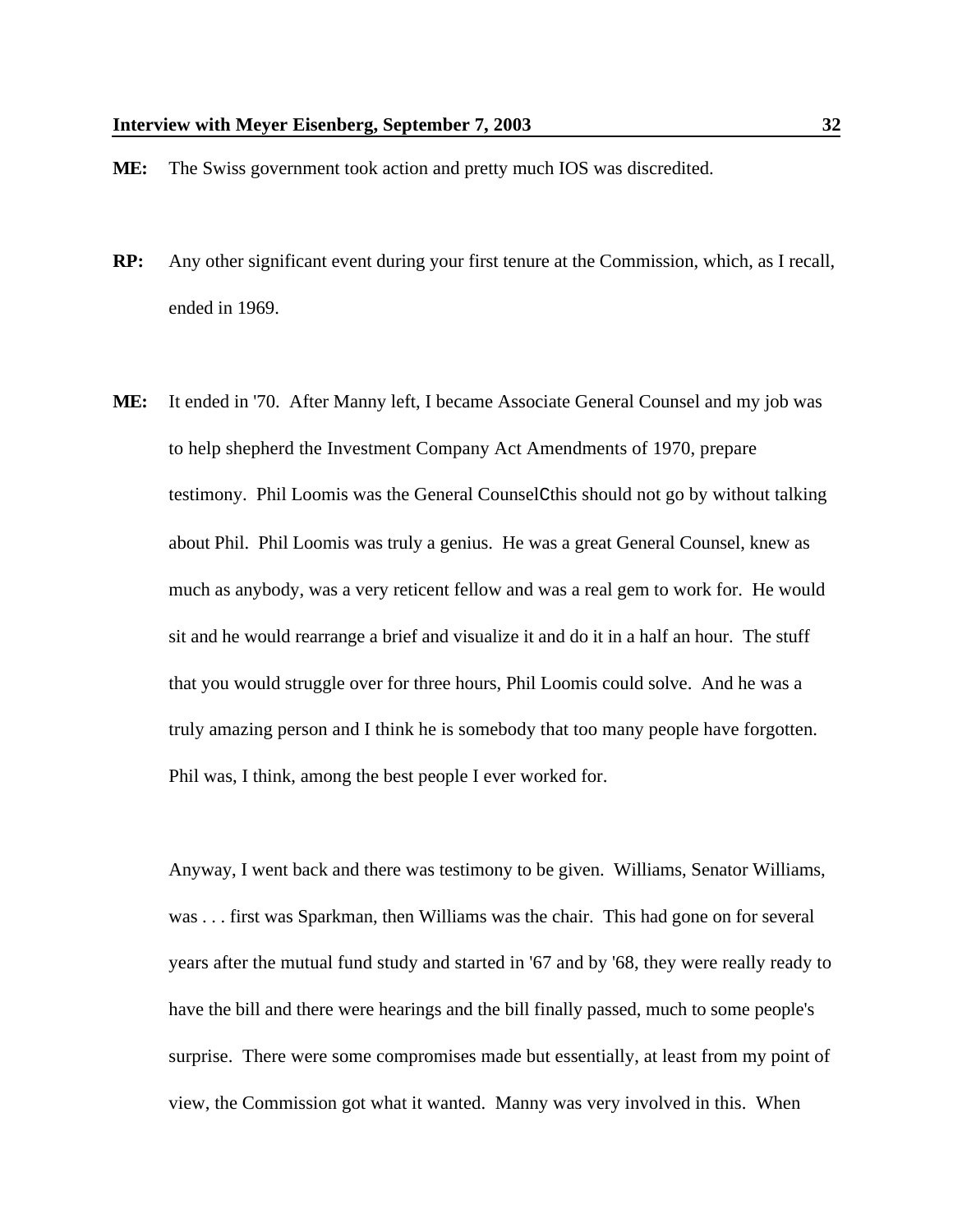Manny was forced out in February of '69, the Budge Commission took over but the momentum kept up. The momentum kept up. And we saw it through and Judge BudgeChe was a judge in Idaho before he went to Congress after World War II. He testified, the others testified. The Commission was fairly strong at the time and that went forward and that was a very important piece of business which resonates till today in terms of the beginning of mutual fund reforms that were legislated.

- **RP:** This legislation did what?
- **ME:** The legislation strengthened the role of independent directors, it basically recognized the responsibility of the funds in terms of reasonable fees. Section 36 was divided into two pieces, which I won't go into now, which basically set higher fiduciary standards then existed before and there were also loads. Front-end loads were severely affected.
- **RP:** Subject to NASD . . .
- **ME:** Subject to NASD limitations. It was an important piece of legislation.
- **RP:** You left the Commission in 1970. And what did you do?
- **ME:** Well I left the Commission. Manny asked me to go with him to Wilmer, Cutler and they didn't want to give me a partnership and so I went to another firm that was called Lawler,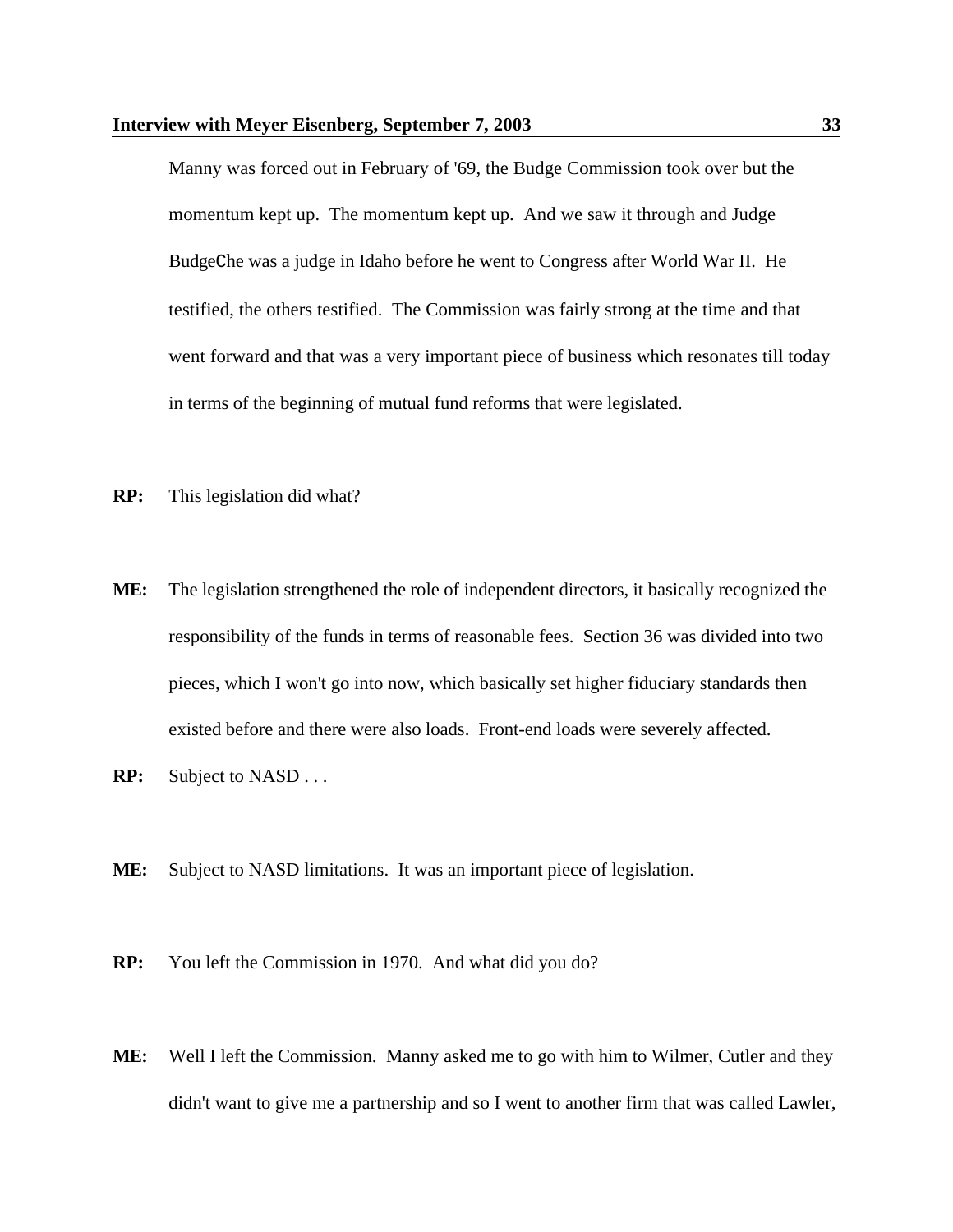Sterling and Kent and they opened a Washington office, that was later absorbed by Roseman and Colin and I became a partner. And then I went through mid-life crisis in 1985, '86 and I went to Berkeley to teach. I was the director of the National Center on Financial Services and I taught a course on federal regulation and financial institutions. It was a wonderful experience. I'm still in touch with some of the students I had.

It was the only center like that in the country. We had an advisory board that had the Chairman of the SEC, vice Chairman of the Fed, and a lot of people from industry and academics. A lot of the stuff had to do with bank entry into the securities business, firewalls of capital markets, but also the S&L scandal, which was brewing on the horizon. Then I went to Ballard Spahr

- **RP:** After you left Berkeley?
- **ME:** After I left Berkeley.
- **RP:** You were at Berkeley for how long?
- **ME:** I was at Berkeley for almost two years. And I came back . . . Roseman had closed its office, I was a Ballard Spahr partner, and then after a while I went to Kramer Levin for three or four years. And I was innocently attending an ABA meeting in Toronto when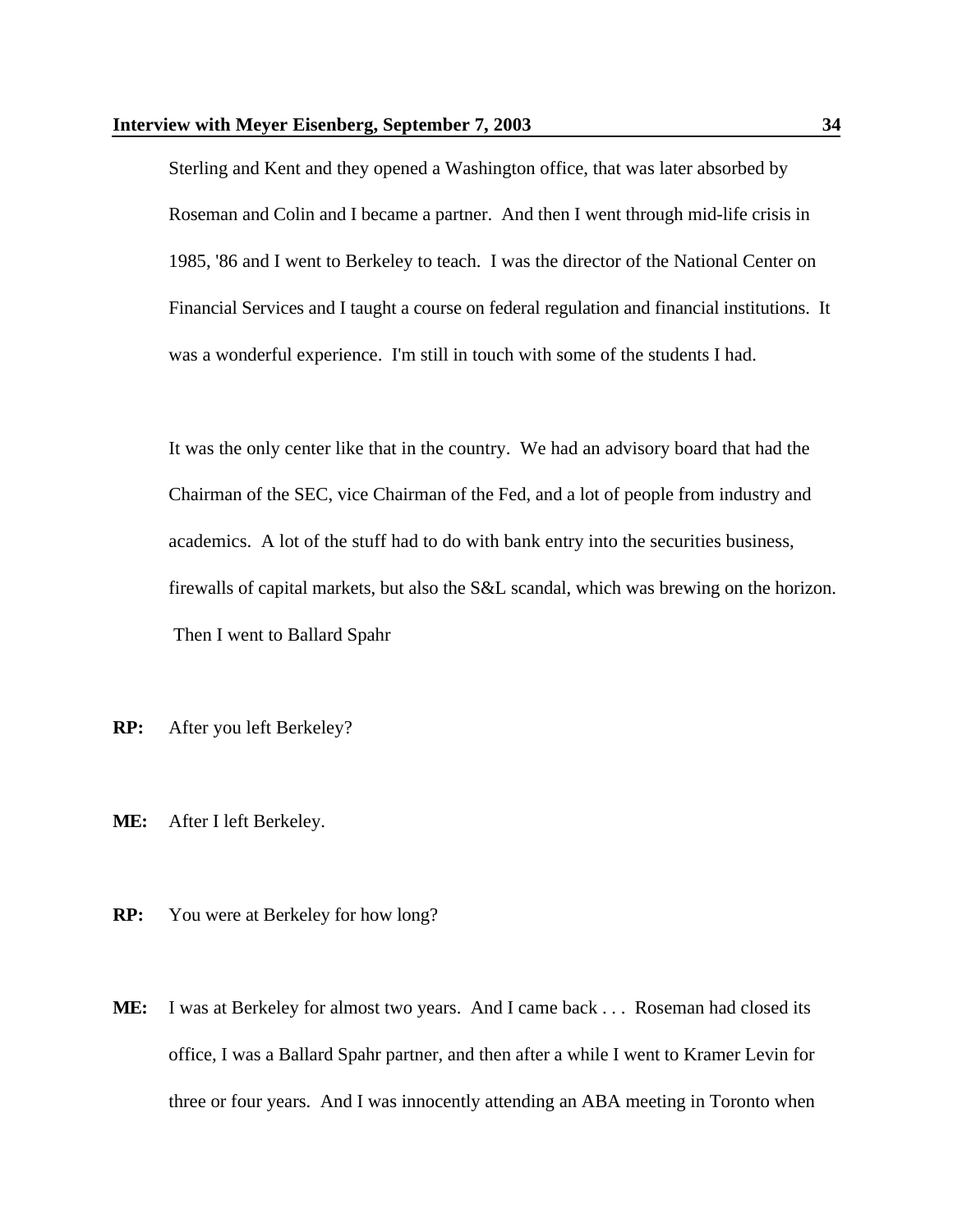Harvey Goldschmid, who is the . . . Harvey Goldschmid was then the SEC's General Counsel who I had known for a long time because I was on the CORPRO group at the ABA, Corporate Governance Group, and he was a reporter of the ALI Corporate Governance project along with Mel Eisenberg, Marshall Small, and Jack Coffee. He recruited me basically. He said that he wanted a deputy and we negotiated a little bit. My kids were through with school and they were married and so it sounded like a good thing to do. And I was sort of tired of billing time and running after clients and so it worked out well. Arthur Levitt was the Chairman.

- **RP:** When was this?
- **ME:** This was '99, this was the tail end of 1998, so it will be five years, almost five years that I came back.
- **RP:** And Harvey Goldschmid was General Counsel and you were Deputy General Counsel.

**ME:** That's right.

- **RP:** And you're still at the Commission.
- **ME:** I'm still at the Commission.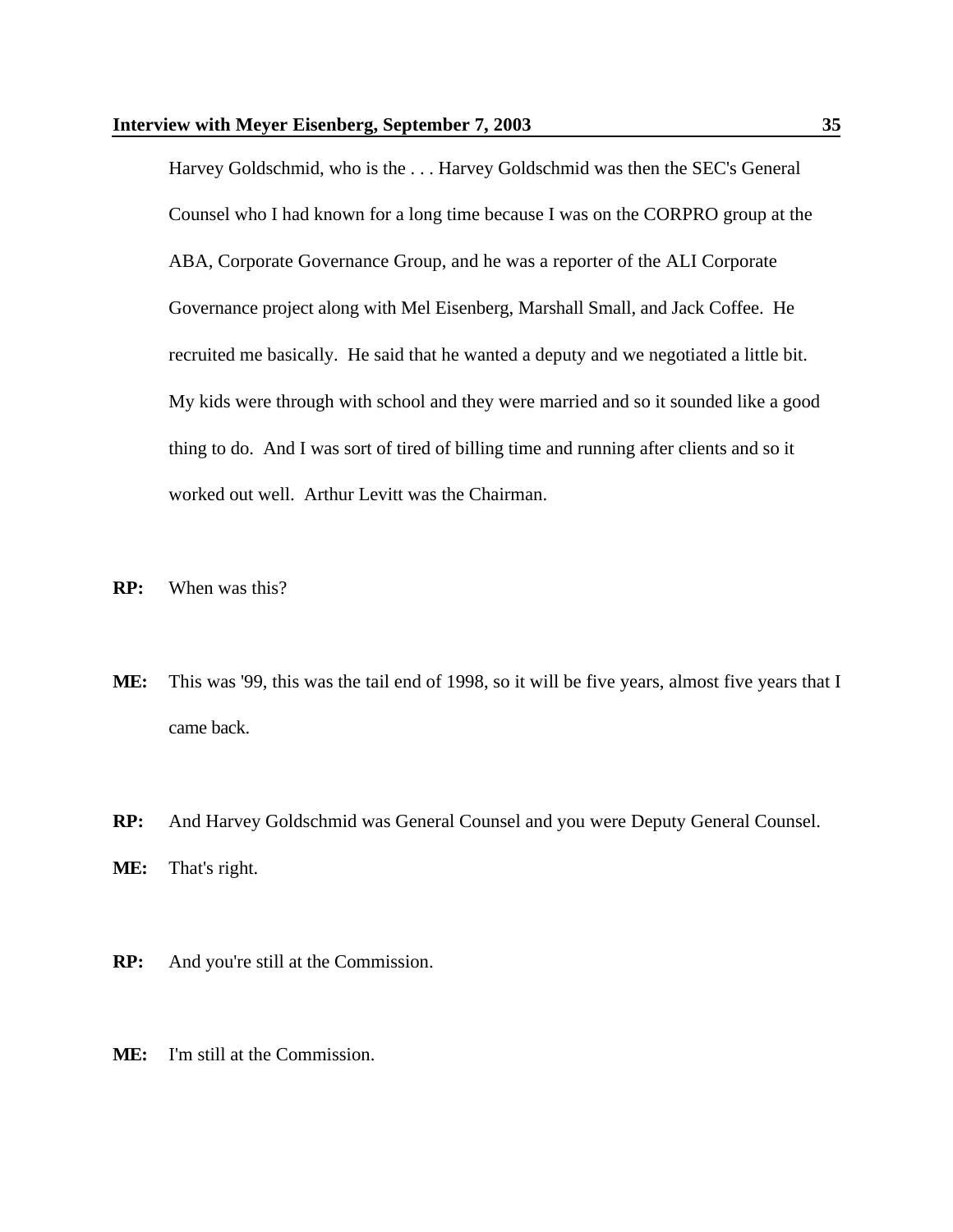- **RP:** And you've been through how many chairmen?
- **ME:** I've now been through, I've survived Harvey Pitt's chairmanship, barely. That was really not a good time for the Commission. Not a good time for the staff. And Bill Donaldson, obviously took his place. And Donaldson pretty much runs a fairly collegial Commission. There is no kind of partisan political division like there was under Pitt. Goldschmid, and Donaldson and Campos get along and they get along with the other Commissioners. The votes don't split down strict party lines, there's generally consensus; when they do split, it's really more ideological than political.
- **RP:** Let me ask you this . . .
- **ME:** The difference is that it's a much bigger Commission with a lot ...
- **RP:** The difference between your first tenure and your present tenure.
- **ME:** Right. And it's a larger bureaucracy. I think it's harder to run. The problems are, I think, more difficult than they were before, at least they're more complicated. The markets are more complicated. We didn't really have derivatives like we have now. The mutual fund industry is six and a half trillion dollars instead of \$40 billion. The capital markets are international, accounting standards . . . you still have the similar venality in terms of that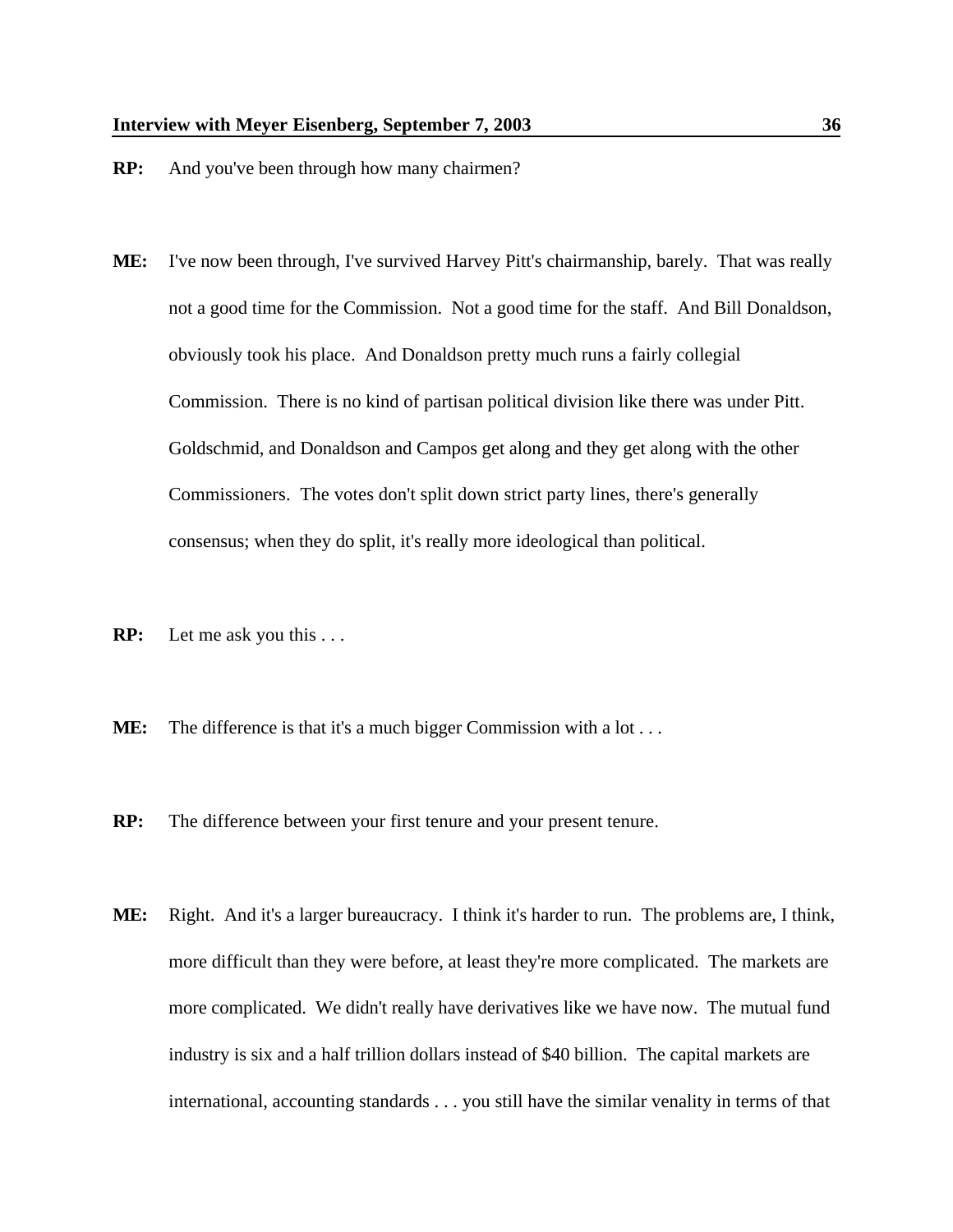there are people out there like the Enron situation, but the frauds are now more complex and affect more people than some of the things we dealt with, which were much more raw in terms of the kinds of frauds that we're talking about. So things are now more complicated and more difficult to pursue.

- **RP:** But you're saying except for the Pitt administration, you don't see an increase in partisanship.
- **ME:** That's right. The only other time where this happened was Watergate, when Bill Casey was Chairman and the difference was that Bill Casey had Irv Pollack and Stan Sporkin there directing enforcement and they, I think, successfully resisted any attempt to politicize the Commission. Of course we did have a Chairman who was indicted, Brad Cook, and he was Chairman for three months or something like that. So that was a really awful period for the Commission. But the Commission's integrity, I think, was saved by people like Irv Pollack and Stan Sporkin.
- **RP:** Do you see any . . .
- **ME:** Other than that the politicization part of it was unfortunate, but not anything like Watergate.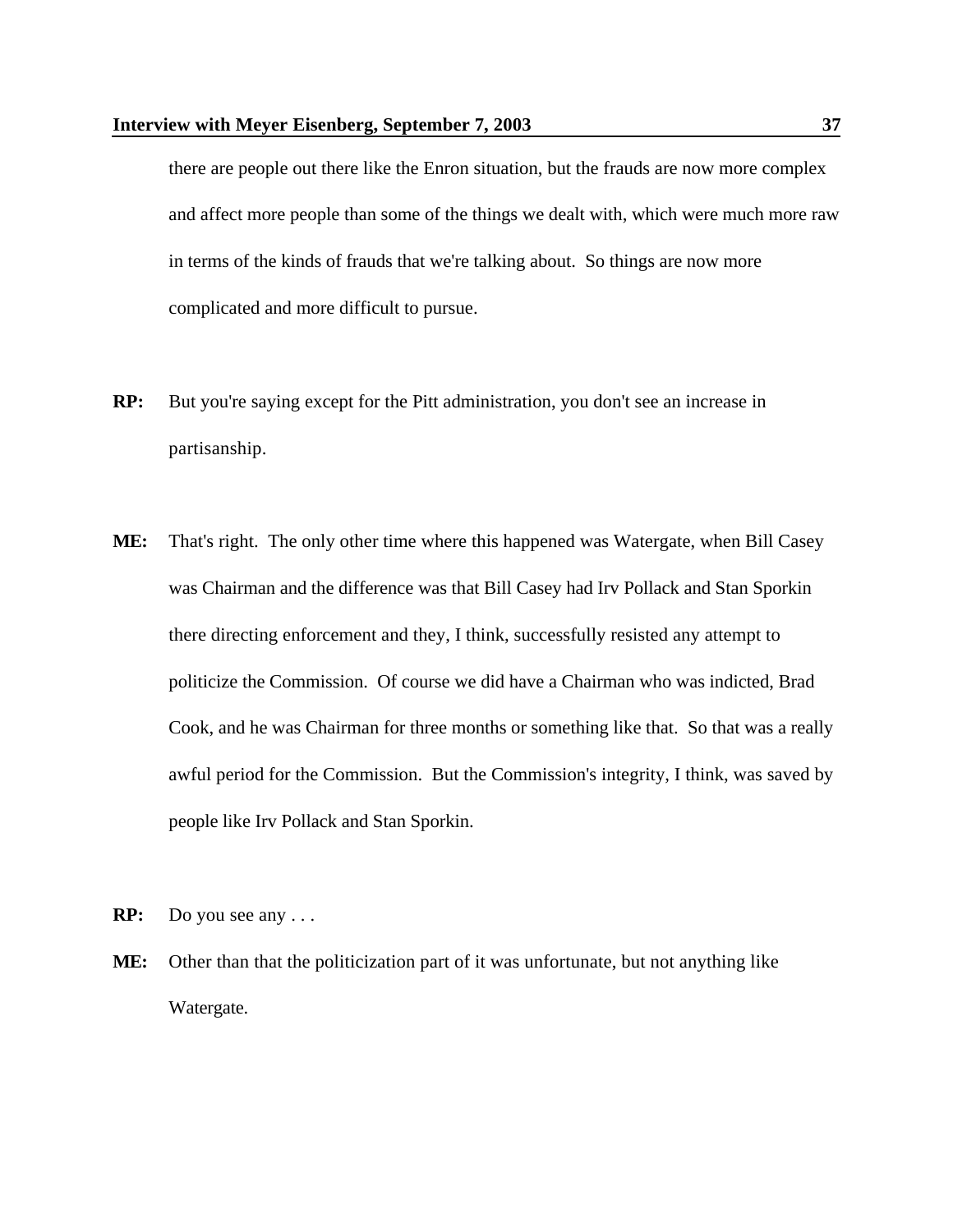- **RP:** Does the Commission itself retain the same kind of collegiality as existed during your first tenure?
- **ME:** I think it pretty much has.
- **RP:** Notwithstanding things like the legislation that prevents the Commission from getting together.
- **ME:** As far as I'm concerned the Sunshine Act, as it's called, is an impediment to effective governance of the Commission. And I realize why it's in place and it is supposed to serve a good purpose and to some extent there are things that ought to be public and should be public but one of the things during, for instance, the Cary and Cohen administrations was that the Commissioners could get together and argue things out and talk things through and reach a consensus and respect each other whether they . . . and usually you could find a middle ground. When you now have an open Commission meeting, you have set speeches pretty much. The fight that took place at the open meeting where the PCAOB appointment of Judge Webster was clearly extraordinary. I mean, that's the only time I've ever seen a Commission meeting like that.. But usually it's set speeches.

The enforcement meetings which are closed, legitimately closed, you get much more of a back and forth and evaluation, a discussion, the staff doesn't have set speeches at the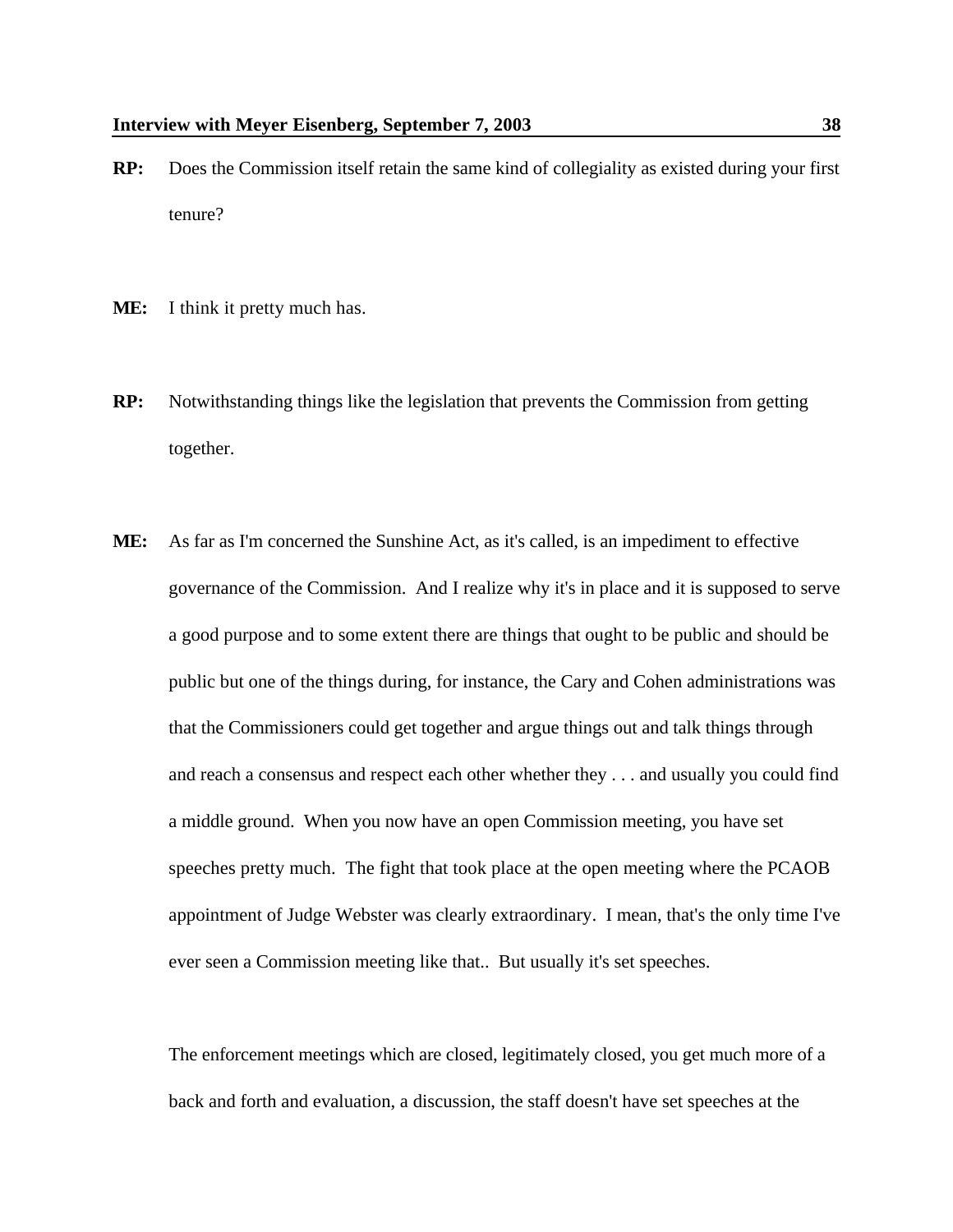enforcement and other private meetings, whereas in the public meetings, as you know, they sit and they talk through largely prepared speeches.

- **RP:** But they still have to confine their discussions to formal Commission meetings.
- **ME:** Yes.
- **RP:** Which is unlike the situation in the 1960s.
- **ME:** Yes they could get together. I mean Wheat and Smith and Cohen and Owens would get together and they'd talk something through and if . . .
- **RP:** Get together informally?
- **ME:** Informally. They'd get together and walk into Barney's office and they'd sit down and they'd talk it through.
- **RP:** And that can't be done now. Let me ask you this. What about collegiality and working together between the different divisions. Do you still have the examples of inter-division teams?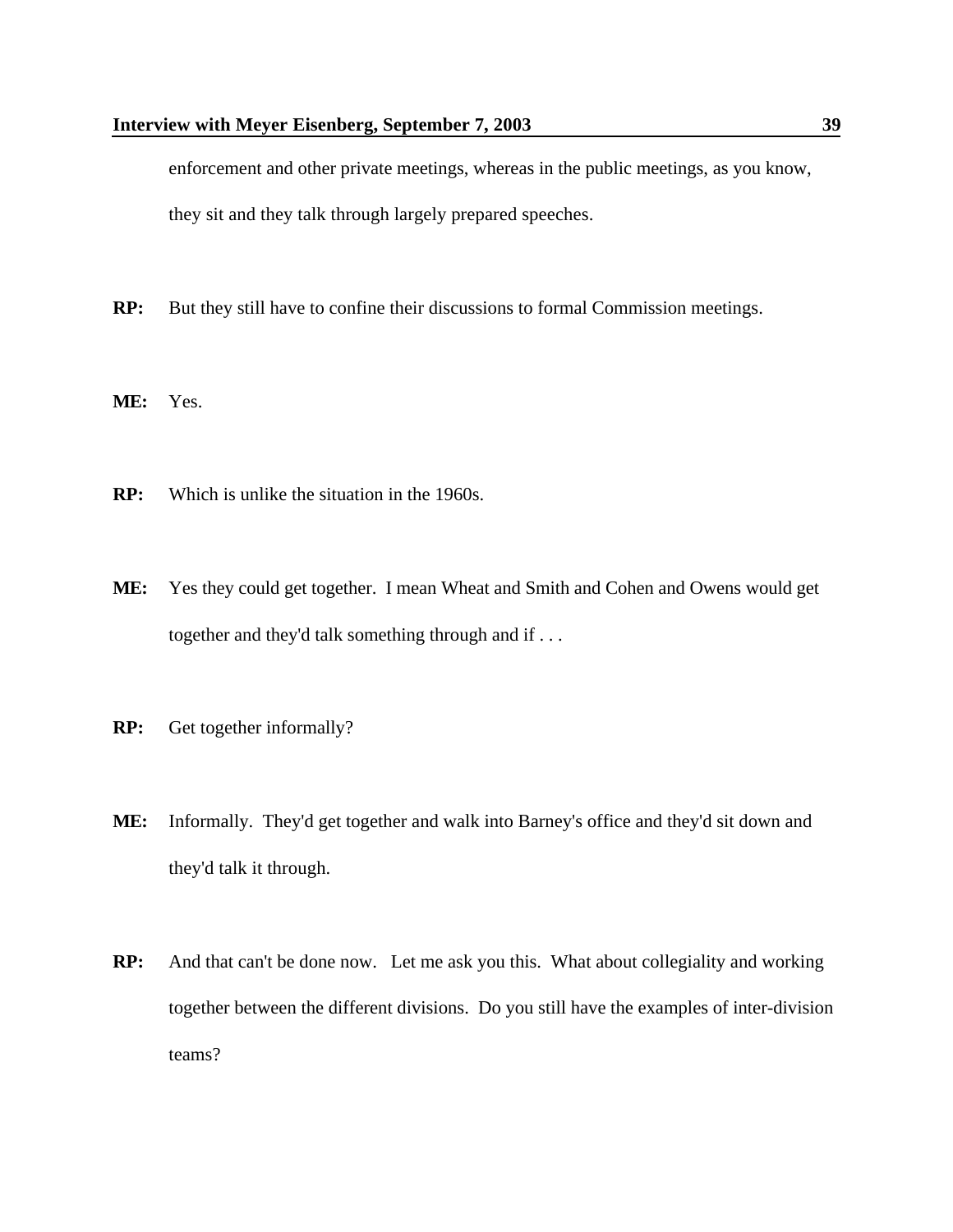- **ME:** No. And that's unfortunate and maybe it's a product of turf. But it's also a product of the fact that there's so many more people in a division and that there, I think, is much more turf jealousy now than I've seen in the '60's, but you're talking about a Commission with many times the size it was thirty years ago. So that leads to where we really don't have very many situations where you have joint teams. We now have issues on the table, where Market Reg and IMCInvestment ManagementCreally ought to be getting together. Yes, they talk, but attacking something jointly is not really done very much. And also there are other players which didn't exist before, like the Office of Compliance and Inspections, which has a significant role in some of these issues, OIA, the economists.
- **RP:** Let me ask you one final question and give you a chance to add anything. In what respects has the Commission not changed today from your prior tenure?
- **ME:** I think that it has always had interesting and exciting and important things to do. Now it wasn't war and peace or settling the world's problems, but we always felt that there was a pride in being a part of the Commission and that the Commission was doing a good job. The fact that the collegiality may not have been there for a while or the fact that there are turf problems, still you have really very good people who really want to do a good job and then generally it works. There's a real pride in doing that. When we go to the Solicitor's General's Office on some of the cases that we've won, they say, "Well this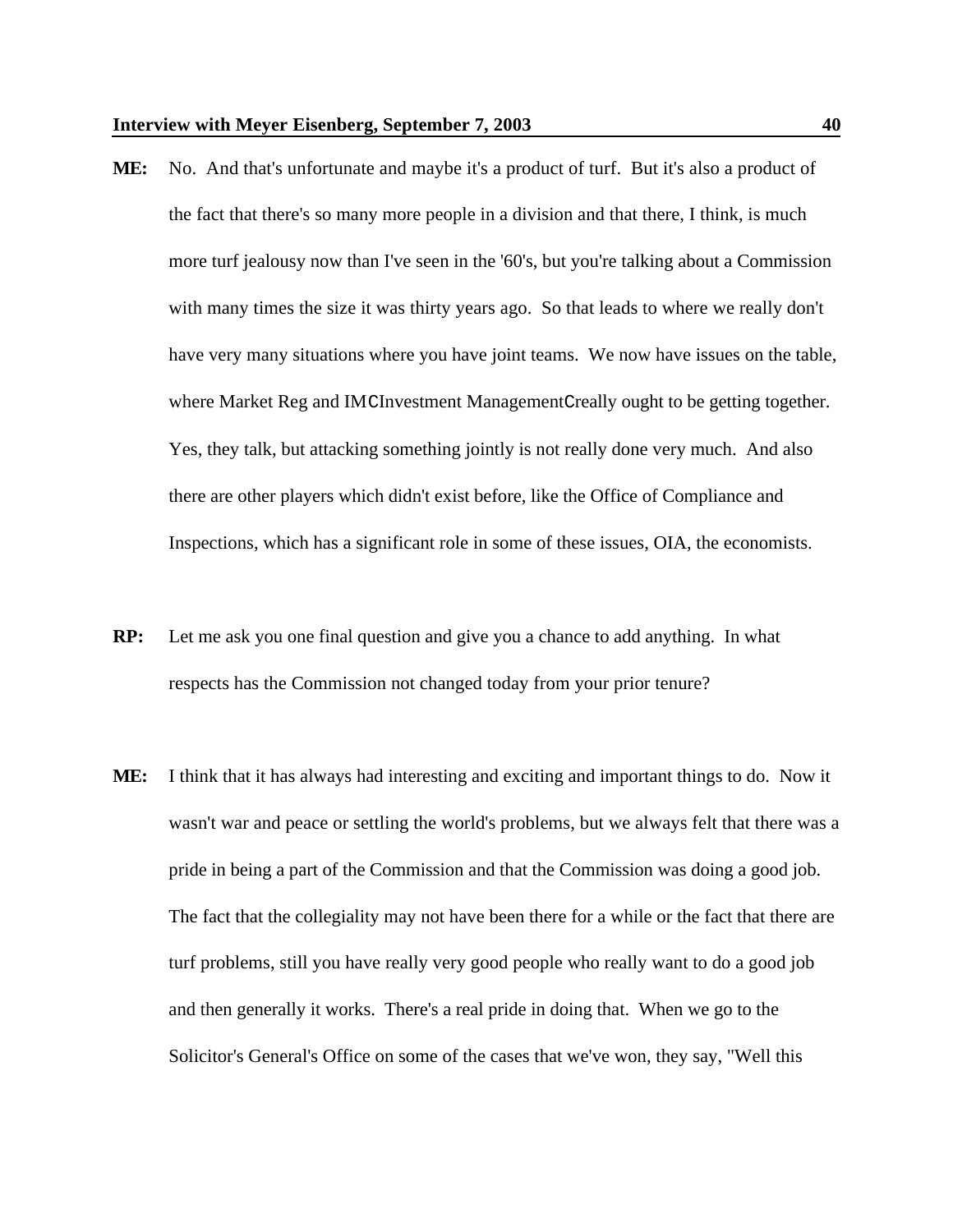officeCthe General Counsel's OfficeCis one of the best that we've ever had, that we've ever had to deal with."

- **RP:** And that was true in the '60s and its true today?
- **ME:** And that was true in the '60s and it is true today. And the work that's put out of the Office is really first-class work and we win most of our cases. And the SG's office, who we work the Supreme Court cases through, is a terrific help, whether it's Democrat or Republican, whether it's Ted Olson or Waxman, it doesn't matter that much.
- **RP:** Is there anything you want to add to this interview?
- **ME:** Well, I've always thought that there ought to be a book written about some of the interesting, funny stuff that went on, that really doesn't get told. And this is not the time or place to tell it, but there are so many interesting characters around that people don't really know about. It will die with people and the memories go. It's really too bad. There are IOS stories and Fifth Avenue stories and there are a whole bunch of things now with the big Wall Street settlement and the rest of it. And I think that's too bad that that will be lost.

The other thing is that the institutional memory is fading. It used to be that the people you dealt with had been there for years and years. You could not be an assistant director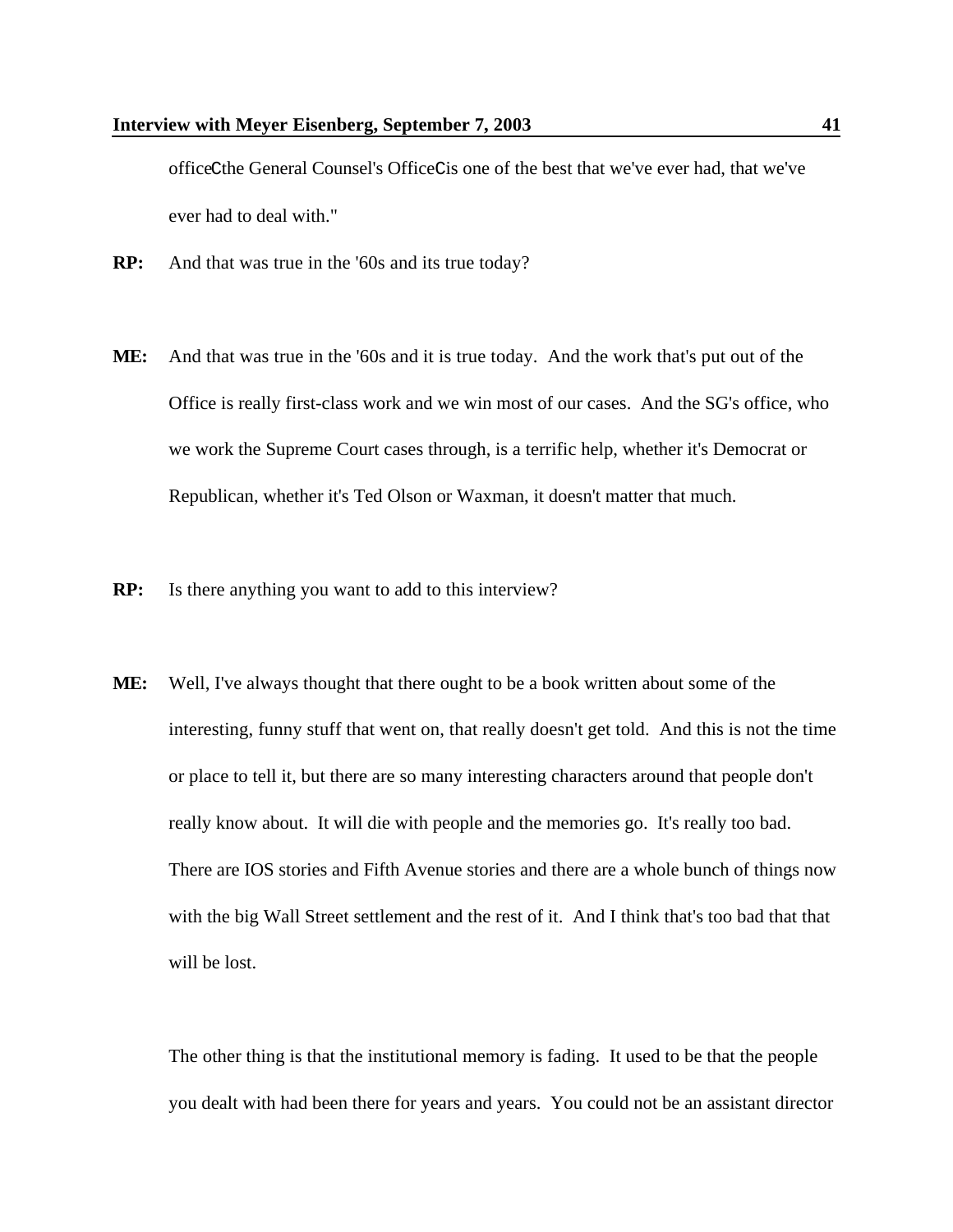in the Division of Corporation Finance unless you'd come up through the ranks. It was not political. The director of the division was not usually political. The General Counsel often was, but the others were not. And consequently, you now have people who are younger and less experienced in positions to make decisions and that shows.

- **RP:** Thank you very much, Mr. Eisenberg.
- **ME:** You're welcome very much, Mr. Phillips.
- **RP:** This is the end of our interview.

[End of Interview]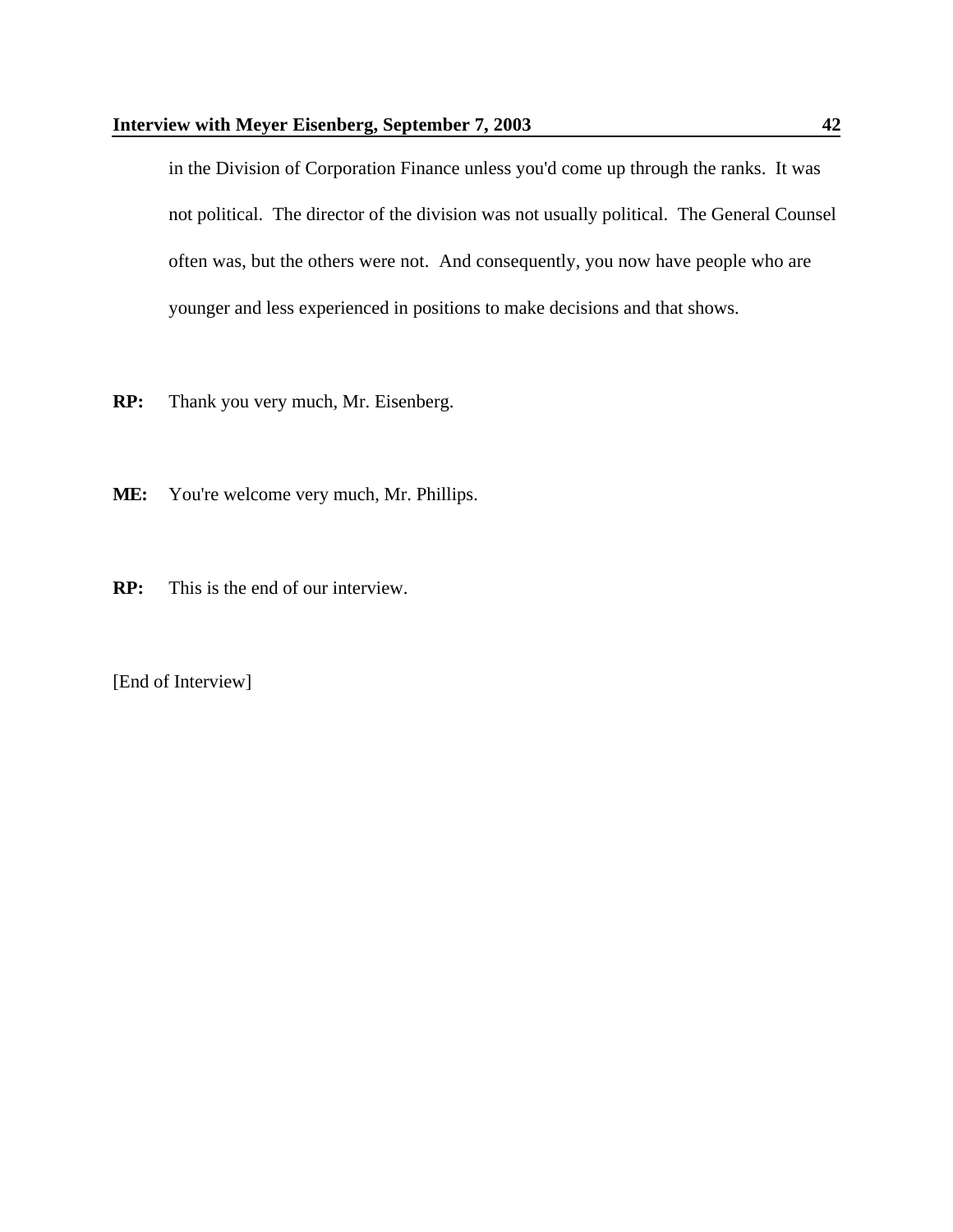## Index

| Eisenberg, Meyer                                                                      |  |
|---------------------------------------------------------------------------------------|--|
|                                                                                       |  |
|                                                                                       |  |
|                                                                                       |  |
|                                                                                       |  |
|                                                                                       |  |
| And work in the General Counsel's Office of SEC3, 9, 12, 13, 16, 21-24, 28-30, 33, 38 |  |
|                                                                                       |  |
|                                                                                       |  |
|                                                                                       |  |
|                                                                                       |  |
|                                                                                       |  |
|                                                                                       |  |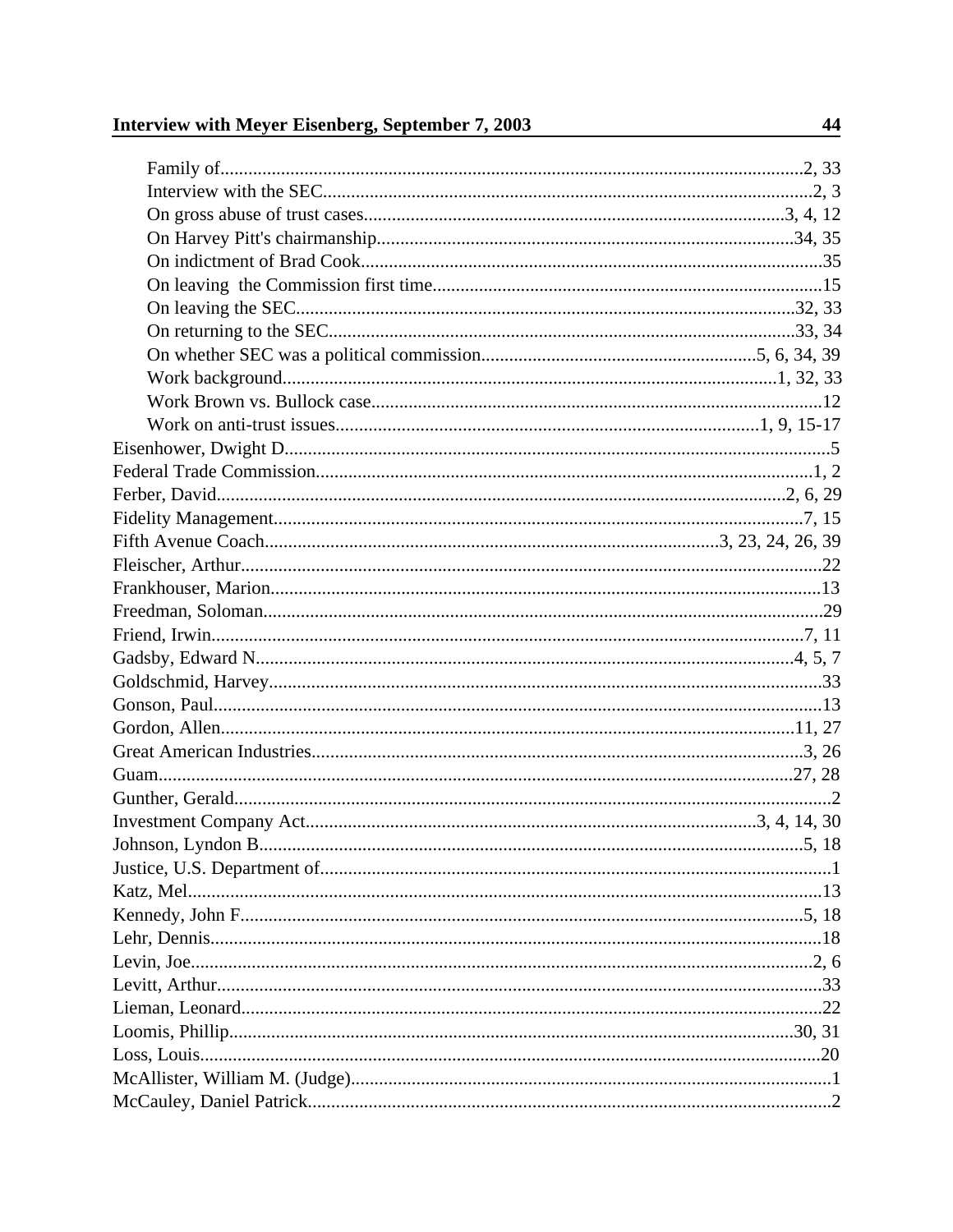| and the Public Policy Implications of Investment Company Growth11, 17, 18, 23, 31 |  |
|-----------------------------------------------------------------------------------|--|
|                                                                                   |  |
|                                                                                   |  |
|                                                                                   |  |
|                                                                                   |  |
|                                                                                   |  |
|                                                                                   |  |